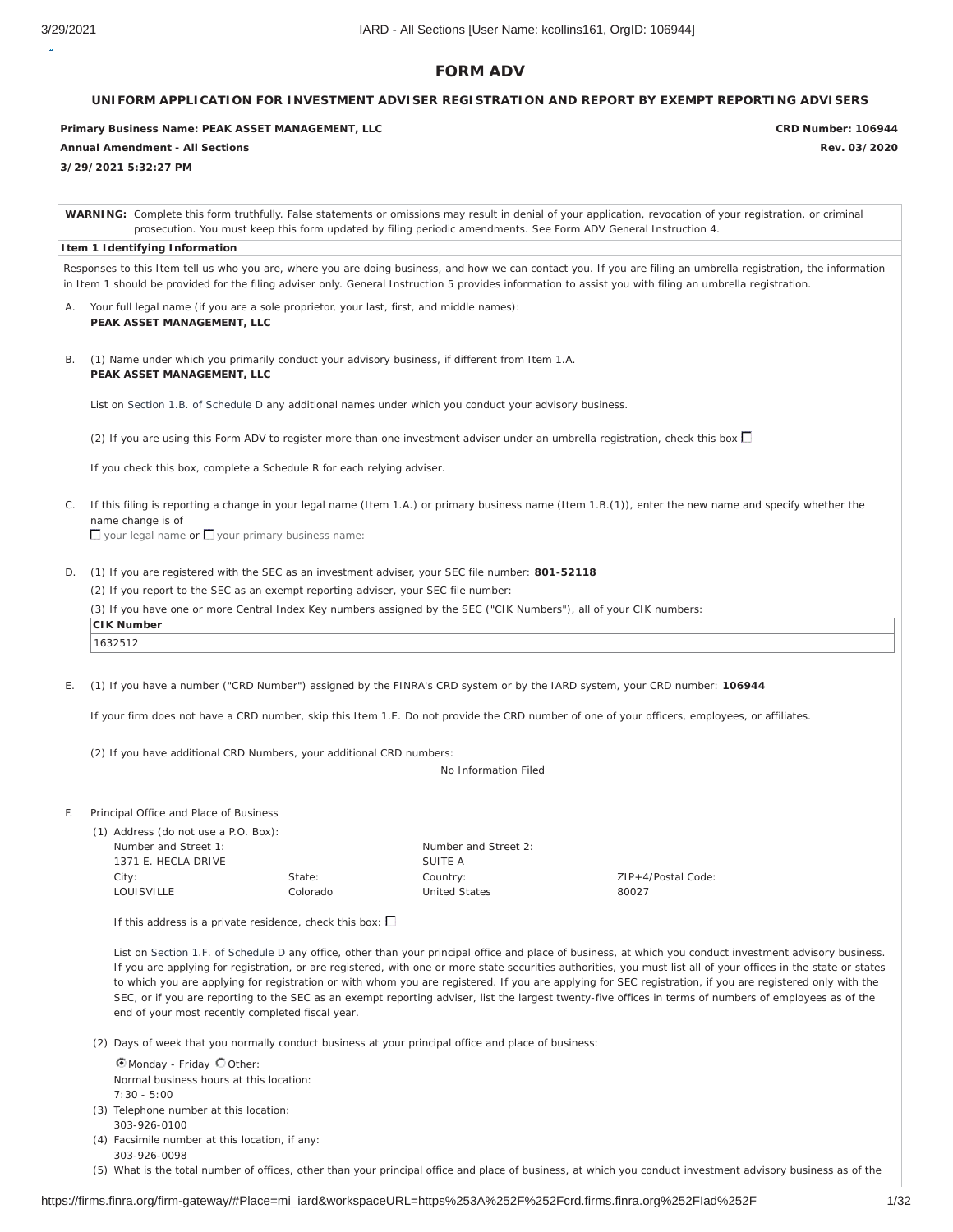| 3/29/2021                                                                                                                                                                                                                                                                                                                                                                                                                                                                                                                                                                                                                                                                                                                                           |                                                                                 |                                                                        | IARD - All Sections [User Name: kcollins161, OrgID: 106944]                                                |                                                                                                                                                                                                                                                                                                                          |                        |
|-----------------------------------------------------------------------------------------------------------------------------------------------------------------------------------------------------------------------------------------------------------------------------------------------------------------------------------------------------------------------------------------------------------------------------------------------------------------------------------------------------------------------------------------------------------------------------------------------------------------------------------------------------------------------------------------------------------------------------------------------------|---------------------------------------------------------------------------------|------------------------------------------------------------------------|------------------------------------------------------------------------------------------------------------|--------------------------------------------------------------------------------------------------------------------------------------------------------------------------------------------------------------------------------------------------------------------------------------------------------------------------|------------------------|
| end of your most recently completed fiscal year?<br>0                                                                                                                                                                                                                                                                                                                                                                                                                                                                                                                                                                                                                                                                                               |                                                                                 |                                                                        |                                                                                                            |                                                                                                                                                                                                                                                                                                                          |                        |
| G.                                                                                                                                                                                                                                                                                                                                                                                                                                                                                                                                                                                                                                                                                                                                                  |                                                                                 |                                                                        | Mailing address, if different from your principal office and place of business address:                    |                                                                                                                                                                                                                                                                                                                          |                        |
|                                                                                                                                                                                                                                                                                                                                                                                                                                                                                                                                                                                                                                                                                                                                                     | Number and Street 1:                                                            |                                                                        | Number and Street 2:                                                                                       |                                                                                                                                                                                                                                                                                                                          |                        |
|                                                                                                                                                                                                                                                                                                                                                                                                                                                                                                                                                                                                                                                                                                                                                     | City:                                                                           | State:                                                                 | Country:                                                                                                   | ZIP+4/Postal Code:                                                                                                                                                                                                                                                                                                       |                        |
|                                                                                                                                                                                                                                                                                                                                                                                                                                                                                                                                                                                                                                                                                                                                                     |                                                                                 | If this address is a private residence, check this box: $\square$      |                                                                                                            |                                                                                                                                                                                                                                                                                                                          |                        |
| Н.                                                                                                                                                                                                                                                                                                                                                                                                                                                                                                                                                                                                                                                                                                                                                  |                                                                                 |                                                                        |                                                                                                            | If you are a sole proprietor, state your full residence address, if different from your principal office and place of business address in Item 1.F.:                                                                                                                                                                     |                        |
|                                                                                                                                                                                                                                                                                                                                                                                                                                                                                                                                                                                                                                                                                                                                                     | Number and Street 1:                                                            |                                                                        | Number and Street 2:                                                                                       |                                                                                                                                                                                                                                                                                                                          |                        |
|                                                                                                                                                                                                                                                                                                                                                                                                                                                                                                                                                                                                                                                                                                                                                     | City:                                                                           | State:                                                                 | Country:                                                                                                   | ZIP+4/Postal Code:                                                                                                                                                                                                                                                                                                       |                        |
| Ι.                                                                                                                                                                                                                                                                                                                                                                                                                                                                                                                                                                                                                                                                                                                                                  | LinkedIn)?                                                                      |                                                                        |                                                                                                            | Do you have one or more websites or accounts on publicly available social media platforms (including, but not limited to, Twitter, Facebook and                                                                                                                                                                          | Yes No<br>⊛<br>$\circ$ |
| If "yes," list all firm website addresses and the address for each of the firm's accounts on publicly available social media platforms on Section 1.1. of Schedule<br>D. If a website address serves as a portal through which to access other information you have published on the web, you may list the portal without listing<br>addresses for all of the other information. You may need to list more than one portal address. Do not provide the addresses of websites or accounts on<br>publicly available social media platforms where you do not control the content. Do not provide the individual electronic mail (e-mail) addresses of employees<br>or the addresses of employee accounts on publicly available social media platforms. |                                                                                 |                                                                        |                                                                                                            |                                                                                                                                                                                                                                                                                                                          |                        |
| J.                                                                                                                                                                                                                                                                                                                                                                                                                                                                                                                                                                                                                                                                                                                                                  | Chief Compliance Officer                                                        |                                                                        | information for your Chief Compliance Officer, if you have one. If not, you must complete Item 1.K. below. | (1) Provide the name and contact information of your Chief Compliance Officer. If you are an exempt reporting adviser, you must provide the contact                                                                                                                                                                      |                        |
|                                                                                                                                                                                                                                                                                                                                                                                                                                                                                                                                                                                                                                                                                                                                                     | Name:                                                                           |                                                                        | Other titles, if any:                                                                                      |                                                                                                                                                                                                                                                                                                                          |                        |
|                                                                                                                                                                                                                                                                                                                                                                                                                                                                                                                                                                                                                                                                                                                                                     | JOHN N. MCCORVIE, JR.                                                           |                                                                        | MANAGER                                                                                                    |                                                                                                                                                                                                                                                                                                                          |                        |
|                                                                                                                                                                                                                                                                                                                                                                                                                                                                                                                                                                                                                                                                                                                                                     | Telephone number:<br>303-926-0100                                               |                                                                        | Facsimile number, if any:<br>303-926-0098                                                                  |                                                                                                                                                                                                                                                                                                                          |                        |
|                                                                                                                                                                                                                                                                                                                                                                                                                                                                                                                                                                                                                                                                                                                                                     | Number and Street 1:<br>1371 E. HECLA DRIVE                                     |                                                                        | Number and Street 2:<br>SUITE A                                                                            |                                                                                                                                                                                                                                                                                                                          |                        |
|                                                                                                                                                                                                                                                                                                                                                                                                                                                                                                                                                                                                                                                                                                                                                     | City:<br>LOUISVILLE                                                             | State:<br>Colorado                                                     | Country:<br><b>United States</b>                                                                           | ZIP+4/Postal Code:<br>80027                                                                                                                                                                                                                                                                                              |                        |
|                                                                                                                                                                                                                                                                                                                                                                                                                                                                                                                                                                                                                                                                                                                                                     | JOHNMCCORVIE@PEAKAM.COM                                                         | Electronic mail (e-mail) address, if Chief Compliance Officer has one: |                                                                                                            |                                                                                                                                                                                                                                                                                                                          |                        |
|                                                                                                                                                                                                                                                                                                                                                                                                                                                                                                                                                                                                                                                                                                                                                     | Identification Number (if any):<br>Name:<br>IRS Employer Identification Number: |                                                                        |                                                                                                            | (2) If your Chief Compliance Officer is compensated or employed by any person other than you, a related person or an investment company registered under<br>the Investment Company Act of 1940 that you advise for providing chief compliance officer services to you, provide the <i>person's</i> name and IRS Employer |                        |
|                                                                                                                                                                                                                                                                                                                                                                                                                                                                                                                                                                                                                                                                                                                                                     |                                                                                 |                                                                        |                                                                                                            |                                                                                                                                                                                                                                                                                                                          |                        |
| К.                                                                                                                                                                                                                                                                                                                                                                                                                                                                                                                                                                                                                                                                                                                                                  | this Form ADV, you may provide that information here.                           |                                                                        |                                                                                                            | Additional Regulatory Contact Person: If a person other than the Chief Compliance Officer is authorized to receive information and respond to questions about                                                                                                                                                            |                        |
|                                                                                                                                                                                                                                                                                                                                                                                                                                                                                                                                                                                                                                                                                                                                                     | Name:<br>DEANNA MEEK-BRIEN                                                      |                                                                        | Titles:<br>CLIENT SUPPORT ADMINISTRATOR                                                                    |                                                                                                                                                                                                                                                                                                                          |                        |
|                                                                                                                                                                                                                                                                                                                                                                                                                                                                                                                                                                                                                                                                                                                                                     | Telephone number:                                                               |                                                                        | Facsimile number, if any:                                                                                  |                                                                                                                                                                                                                                                                                                                          |                        |
|                                                                                                                                                                                                                                                                                                                                                                                                                                                                                                                                                                                                                                                                                                                                                     | 303-926-0100                                                                    |                                                                        | 303-926-0098                                                                                               |                                                                                                                                                                                                                                                                                                                          |                        |
|                                                                                                                                                                                                                                                                                                                                                                                                                                                                                                                                                                                                                                                                                                                                                     | Number and Street 1:<br>1371 E. HECLA DRIVE                                     |                                                                        | Number and Street 2:<br><b>SUITE A</b>                                                                     |                                                                                                                                                                                                                                                                                                                          |                        |
|                                                                                                                                                                                                                                                                                                                                                                                                                                                                                                                                                                                                                                                                                                                                                     | City:                                                                           | State:                                                                 | Country:                                                                                                   | ZIP+4/Postal Code:                                                                                                                                                                                                                                                                                                       |                        |
|                                                                                                                                                                                                                                                                                                                                                                                                                                                                                                                                                                                                                                                                                                                                                     | LOUISVILLE                                                                      | Colorado                                                               | <b>United States</b>                                                                                       | 80027                                                                                                                                                                                                                                                                                                                    |                        |
|                                                                                                                                                                                                                                                                                                                                                                                                                                                                                                                                                                                                                                                                                                                                                     | DMEEK-BRIEN@PEAKAM.COM                                                          | Electronic mail (e-mail) address, if contact person has one:           |                                                                                                            |                                                                                                                                                                                                                                                                                                                          |                        |
| L.                                                                                                                                                                                                                                                                                                                                                                                                                                                                                                                                                                                                                                                                                                                                                  |                                                                                 | somewhere other than your principal office and place of business?      |                                                                                                            | Do you maintain some or all of the books and records you are required to keep under Section 204 of the Advisers Act, or similar state law,                                                                                                                                                                               | Yes No<br>O<br>⊛       |
|                                                                                                                                                                                                                                                                                                                                                                                                                                                                                                                                                                                                                                                                                                                                                     | If "yes," complete Section 1.L. of Schedule D.                                  |                                                                        |                                                                                                            |                                                                                                                                                                                                                                                                                                                          | Yes No                 |
| M.                                                                                                                                                                                                                                                                                                                                                                                                                                                                                                                                                                                                                                                                                                                                                  |                                                                                 | Are you registered with a foreign financial regulatory authority?      |                                                                                                            |                                                                                                                                                                                                                                                                                                                          | ⊛<br>O                 |
|                                                                                                                                                                                                                                                                                                                                                                                                                                                                                                                                                                                                                                                                                                                                                     |                                                                                 |                                                                        |                                                                                                            | Answer "no" if you are not registered with a foreign financial regulatory authority, even if you have an affiliate that is registered with a foreign financial                                                                                                                                                           |                        |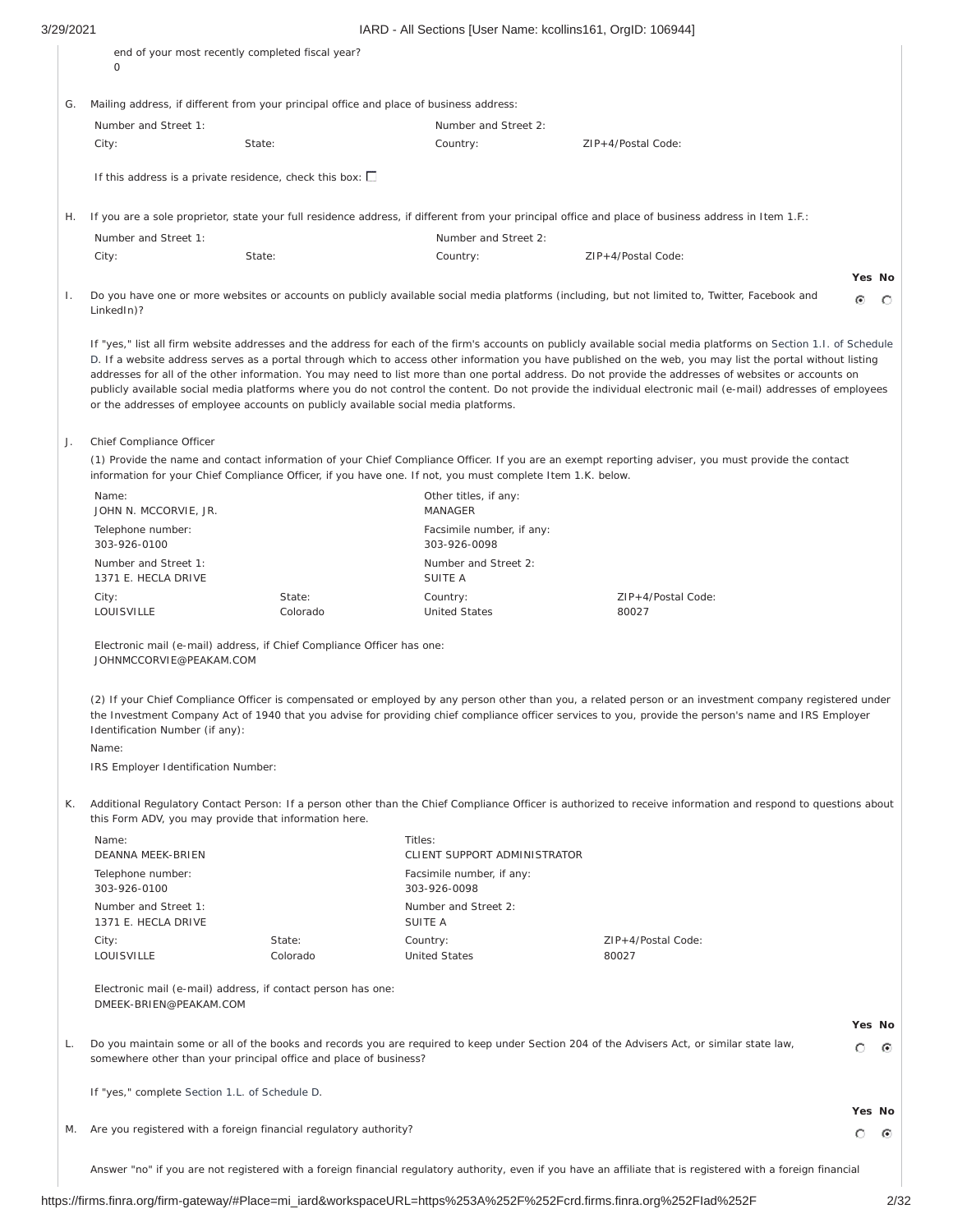|    | regulatory authority. If "yes," complete Section 1.M. of Schedule D.                                                                                  |        |  |
|----|-------------------------------------------------------------------------------------------------------------------------------------------------------|--------|--|
|    |                                                                                                                                                       | Yes No |  |
| N. | Are you a public reporting company under Sections 12 or 15(d) of the Securities Exchange Act of 1934?                                                 | േര     |  |
|    |                                                                                                                                                       | Yes No |  |
| О. | Did you have \$1 billion or more in assets on the last day of your most recent fiscal year?<br>If yes, what is the approximate amount of your assets: | േര     |  |
|    | \$1 billion to less than \$10 billion<br>⌒                                                                                                            |        |  |
|    | \$10 billion to less than \$50 billion                                                                                                                |        |  |

\$50 billion or more  $\circ$ 

*For purposes of Item 1.O. only, "assets" refers to your total assets, rather than the assets you manage on behalf of clients. Determine your total assets using the total assets shown on the balance sheet for your most recent fiscal year end.*

P. Provide your *Legal Entity Identifier* if you have one:

A *legal entity identifier* is a unique number that companies use to identify each other in the financial marketplace. You may not have a *legal entity identifier*.

**SECTION 1.B. Other Business Names**

No Information Filed

**SECTION 1.F. Other Offices**

No Information Filed

#### **SECTION 1.I. Website Addresses**

List your website addresses, including addresses for accounts on publicly available social media platforms where you control the content (including, but not limited to, Twitter, Facebook and/or LinkedIn). You must complete a separate Schedule D Section 1.I. for each website or account on a publicly available social media platform.

Address of Website/Account on Publicly Available Social Media Platform: HTTPS://WWW.PEAKAM.COM

Address of Website/Account on Publicly Available Social Media Platform: HTTPS://WWW.LINKEDIN.COM/COMPANY/PEAK-ASSET-MANAGEMENT-LLC-COLORADO

**SECTION 1.L. Location of Books and Records**

No Information Filed

**SECTION 1.M. Registration with Foreign Financial Regulatory Authorities**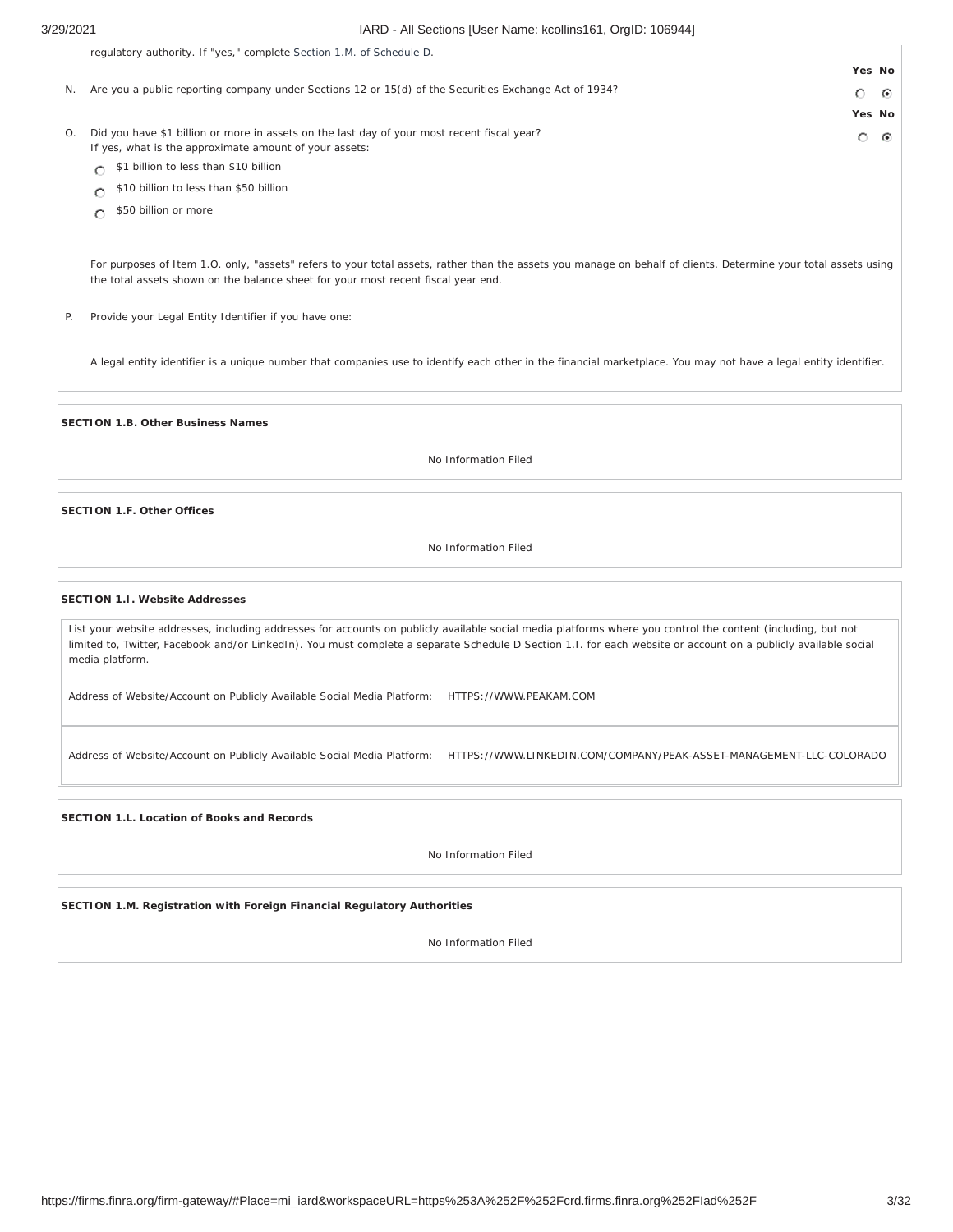| I tem 2 SEC Registration/Reporting |  |
|------------------------------------|--|
|------------------------------------|--|

Responses to this Item help us (and you) determine whether you are eligible to register with the SEC. Complete this Item 2.A. only if you are applying for SEC registration or submitting an *annual updating amendment* to your SEC registration. If you are filing an *umbrella registration*, the information in Item 2 should be provided for the *filing adviser* only.

| А.       | To register (or remain registered) with the SEC, you must check at least one of the Items 2.A.(1) through 2.A.(12), below. If you are submitting an annual<br>updating amendment to your SEC registration and you are no longer eligible to register with the SEC, check Item 2.A. (13). Part 1A Instruction 2 provides<br>information to help you determine whether you may affirmatively respond to each of these items. |                                                                                                                                                                                                                                                                                                                                                                                                                                                                                          |  |  |  |  |  |
|----------|----------------------------------------------------------------------------------------------------------------------------------------------------------------------------------------------------------------------------------------------------------------------------------------------------------------------------------------------------------------------------------------------------------------------------|------------------------------------------------------------------------------------------------------------------------------------------------------------------------------------------------------------------------------------------------------------------------------------------------------------------------------------------------------------------------------------------------------------------------------------------------------------------------------------------|--|--|--|--|--|
|          |                                                                                                                                                                                                                                                                                                                                                                                                                            | You (the adviser):                                                                                                                                                                                                                                                                                                                                                                                                                                                                       |  |  |  |  |  |
|          |                                                                                                                                                                                                                                                                                                                                                                                                                            | $\blacksquare$ (1) are a <b>large advisory firm</b> that either:                                                                                                                                                                                                                                                                                                                                                                                                                         |  |  |  |  |  |
|          |                                                                                                                                                                                                                                                                                                                                                                                                                            | (a) has regulatory assets under management of \$100 million (in U.S. dollars) or more; or                                                                                                                                                                                                                                                                                                                                                                                                |  |  |  |  |  |
|          |                                                                                                                                                                                                                                                                                                                                                                                                                            | (b) has regulatory assets under management of \$90 million (in U.S. dollars) or more at the time of filing its most recent annual updating<br>amendment and is registered with the SEC;                                                                                                                                                                                                                                                                                                  |  |  |  |  |  |
| D.       | (2)                                                                                                                                                                                                                                                                                                                                                                                                                        | are a mid-sized advisory firm that has regulatory assets under management of \$25 million (in U.S. dollars) or more but less than \$100 million<br>(in U.S. dollars) and you are either:                                                                                                                                                                                                                                                                                                 |  |  |  |  |  |
|          |                                                                                                                                                                                                                                                                                                                                                                                                                            | (a) not required to be registered as an adviser with the state securities authority of the state where you maintain your principal office and place of<br>business; or                                                                                                                                                                                                                                                                                                                   |  |  |  |  |  |
|          |                                                                                                                                                                                                                                                                                                                                                                                                                            | (b) not subject to examination by the <i>state securities authority</i> of the state where you maintain your <i>principal office and place of business</i> ;                                                                                                                                                                                                                                                                                                                             |  |  |  |  |  |
|          |                                                                                                                                                                                                                                                                                                                                                                                                                            | Click HERE for a list of states in which an investment adviser, if registered, would not be subject to examination by the state securities<br>authority.                                                                                                                                                                                                                                                                                                                                 |  |  |  |  |  |
|          | (3)                                                                                                                                                                                                                                                                                                                                                                                                                        | Reserved                                                                                                                                                                                                                                                                                                                                                                                                                                                                                 |  |  |  |  |  |
| Đ.       | (4)                                                                                                                                                                                                                                                                                                                                                                                                                        | have your principal office and place of business outside the United States;                                                                                                                                                                                                                                                                                                                                                                                                              |  |  |  |  |  |
| D.       | (5)                                                                                                                                                                                                                                                                                                                                                                                                                        | are an investment adviser (or subadviser) to an investment company registered under the Investment Company Act of 1940;                                                                                                                                                                                                                                                                                                                                                                  |  |  |  |  |  |
| D.       | (6)                                                                                                                                                                                                                                                                                                                                                                                                                        | are an investment adviser to a company which has elected to be a business development company pursuant to section 54 of the<br>Investment Company Act of 1940 and has not withdrawn the election, and you have at least \$25 million of regulatory assets under management;                                                                                                                                                                                                              |  |  |  |  |  |
| D.       |                                                                                                                                                                                                                                                                                                                                                                                                                            | (7) are a pension consultant with respect to assets of plans having an aggregate value of at least \$200,000,000 that qualifies for the exemption in<br>rule 203A-2(a);                                                                                                                                                                                                                                                                                                                  |  |  |  |  |  |
| $\Box$   | (8)                                                                                                                                                                                                                                                                                                                                                                                                                        | are a related adviser under rule 203A-2(b) that controls, is controlled by, or is under common control with, an investment adviser that is<br>registered with the SEC, and your <i>principal office and place of business</i> is the same as the registered adviser;                                                                                                                                                                                                                     |  |  |  |  |  |
|          |                                                                                                                                                                                                                                                                                                                                                                                                                            | If you check this box, complete Section 2.A. (8) of Schedule D.                                                                                                                                                                                                                                                                                                                                                                                                                          |  |  |  |  |  |
| O        |                                                                                                                                                                                                                                                                                                                                                                                                                            | (9) are an adviser relying on rule 203A-2(c) because you expect to be eligible for SEC registration within 120 days;                                                                                                                                                                                                                                                                                                                                                                     |  |  |  |  |  |
|          |                                                                                                                                                                                                                                                                                                                                                                                                                            | If you check this box, complete Section 2.A. (9) of Schedule D.                                                                                                                                                                                                                                                                                                                                                                                                                          |  |  |  |  |  |
| <b>A</b> |                                                                                                                                                                                                                                                                                                                                                                                                                            | (10) are a multi-state adviser that is required to register in 15 or more states and is relying on rule 203A-2(d);                                                                                                                                                                                                                                                                                                                                                                       |  |  |  |  |  |
|          |                                                                                                                                                                                                                                                                                                                                                                                                                            | If you check this box, complete Section 2.A. (10) of Schedule D.                                                                                                                                                                                                                                                                                                                                                                                                                         |  |  |  |  |  |
| ш        |                                                                                                                                                                                                                                                                                                                                                                                                                            | (11) are an Internet adviser relying on rule 203A-2(e);                                                                                                                                                                                                                                                                                                                                                                                                                                  |  |  |  |  |  |
| O        |                                                                                                                                                                                                                                                                                                                                                                                                                            | (12) have received an SEC order exempting you from the prohibition against registration with the SEC;                                                                                                                                                                                                                                                                                                                                                                                    |  |  |  |  |  |
|          |                                                                                                                                                                                                                                                                                                                                                                                                                            | If you check this box, complete Section 2.A. (12) of Schedule D.                                                                                                                                                                                                                                                                                                                                                                                                                         |  |  |  |  |  |
| D.       |                                                                                                                                                                                                                                                                                                                                                                                                                            | (13) are no longer eligible to remain registered with the SEC.                                                                                                                                                                                                                                                                                                                                                                                                                           |  |  |  |  |  |
|          |                                                                                                                                                                                                                                                                                                                                                                                                                            | State Securities Authority Notice Filings and State Reporting by Exempt Reporting Advisers                                                                                                                                                                                                                                                                                                                                                                                               |  |  |  |  |  |
| С.       |                                                                                                                                                                                                                                                                                                                                                                                                                            | Under state laws, SEC-registered advisers may be required to provide to state securities authorities a copy of the Form ADV and any amendments they file<br>with the SEC. These are called notice filings. In addition, exempt reporting advisers may be required to provide state securities authorities with a copy of<br>reports and any amendments they file with the SEC. If this is an initial annication or report, check the hox(es) next to the state(s) that you would like to |  |  |  |  |  |

reports and any amendments they file with the SEC. If this is an initial application or report, check the box(es) next to the state(s) that you would like to receive notice of this and all subsequent filings or reports you submit to the SEC. If this is an amendment to direct your *notice filings* or reports to additional state(s), check the box(es) next to the state(s) that you would like to receive notice of this and all subsequent filings or reports you submit to the SEC. If this is an amendment to your registration to stop your *notice filings* or reports from going to state(s) that currently receive them, uncheck the box(es) next to those state(s).

| Jurisdictions      |                               |                               |              |  |  |
|--------------------|-------------------------------|-------------------------------|--------------|--|--|
| $\Box$ AL          | Đщ                            | $\nabla$ NE                   | $\square$ sc |  |  |
| $\Box$ AK          | $\square$ in                  | $\square$ NV                  | $\square$ sp |  |  |
| $\Box$ AZ          | $\Box$ IA                     | $\square$ NH                  | $\Box$ TN    |  |  |
| $\Box$ AR          | $\Box$ KS                     | $\Box$ NJ                     | $\nabla$ TX  |  |  |
| $\triangledown$ CA | $\Box$ KY                     | $\Box$ NM                     | $\Box$ UT    |  |  |
| $\triangledown$ co | <b>⊽</b> LA                   | $\overline{\triangledown}$ NY | $\Box$ VT    |  |  |
| $\Box$ CT          | $\square$ ME                  | $\overline{\triangledown}$ NC | $\Box$ vi    |  |  |
| $\Box$ DE          | $\square$ MD                  | $\Box$ ND                     | VA V         |  |  |
| $\Box$ DC          | $\overline{\triangledown}$ MA | $\Box$ OH                     | $\Box$ WA    |  |  |
| $\nabla$ FL        | <b>⊡</b> мі                   | $\Box$ ok                     | $\square$ wv |  |  |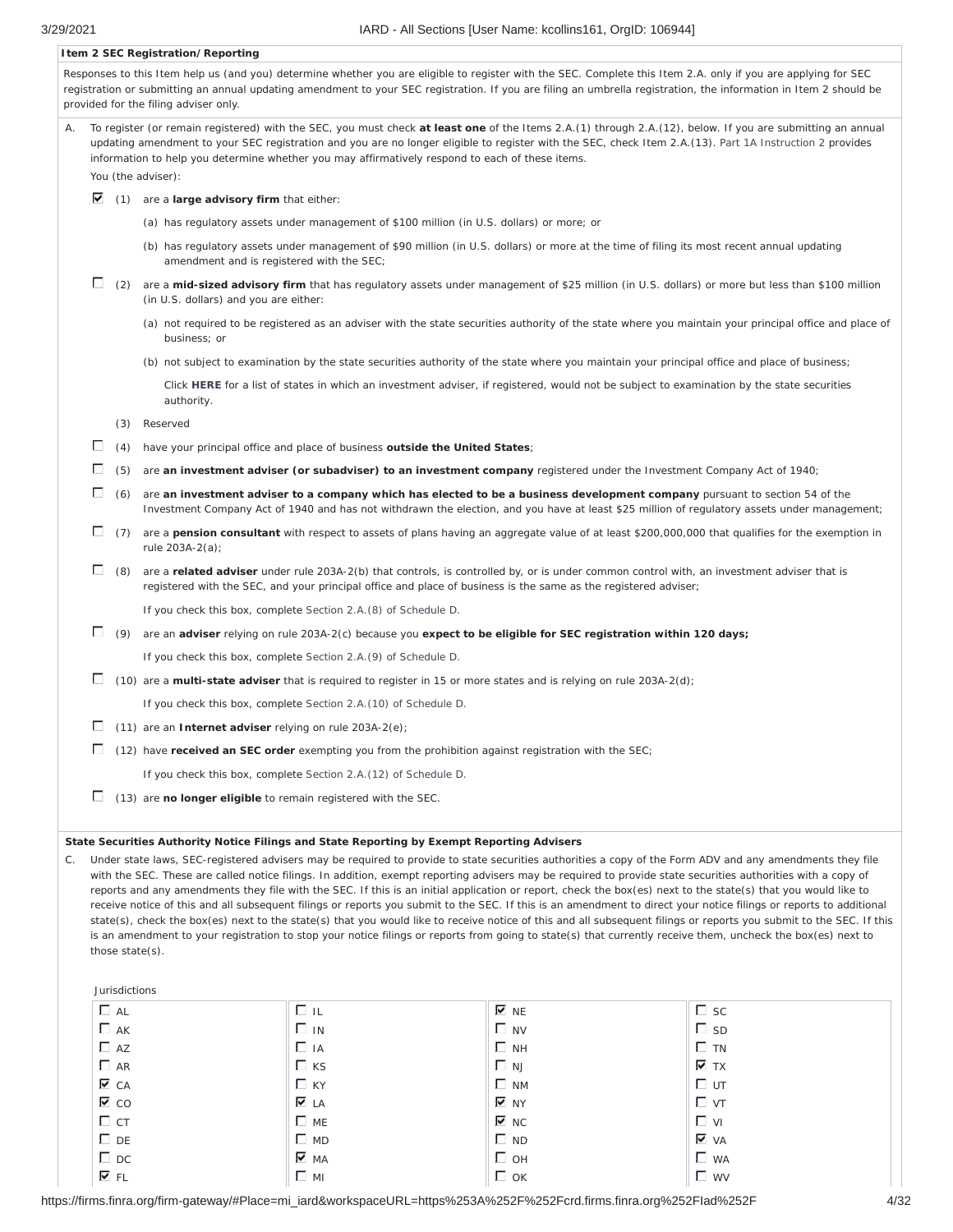-

### 3/29/2021 IARD - All Sections [User Name: kcollins161, OrgID: 106944]

| $\triangledown$ GA | MN                            | $\Box$ OR | $\overline{\mathbf{v}}$ wi |
|--------------------|-------------------------------|-----------|----------------------------|
| $\Box$ GU          | $\square$ MS                  | $\Box$ PA | $\Box$ WY                  |
| $\square$ HI       | $\overline{\triangledown}$ MO | $\Box$ PR |                            |
| $\Box$ ID          | MT                            | $\Box$ RI |                            |

*If you are amending your registration to stop your notice filings or reports from going to a state that currently receives them and you do not want to pay that state's notice filing or report filing fee for the coming year, your amendment must be filed before the end of the year (December 31).*

### **SECTION 2.A.(8) Related Adviser**

If you are relying on the exemption in rule 203A-2(b) from the prohibition on registration because you *control*, are *controlled* by, or are under common *control* with an investment adviser that is registered with the SEC and your *principal office and place of business* is the same as that of the registered adviser, provide the following information:

Name of Registered Investment Adviser

*CRD* Number of Registered Investment Adviser

SEC Number of Registered Investment Adviser

#### **SECTION 2.A.(9) Investment Adviser Expecting to be Eligible for Commission Registration within 120 Days**

If you are relying on rule 203A-2(c), the exemption from the prohibition on registration available to an adviser that expects to be eligible for SEC registration within 120 days, you are required to make certain representations about your eligibility for SEC registration. By checking the appropriate boxes, you will be deemed to have made the required representations. You must make both of these representations:

I am not registered or required to be registered with the SEC or a *state securities authority* and I have a reasonable expectation that I will be eligible to register with the SEC within 120 days after the date my registration with the SEC becomes effective.

I undertake to withdraw from SEC registration if, on the 120th day after my registration with the SEC becomes effective, I would be prohibited by Section 203A(a) of the Advisers Act from registering with the SEC.

#### **SECTION 2.A.(10) Multi-State Adviser**

If you are relying on rule 203A-2(d), the multi-state adviser exemption from the prohibition on registration, you are required to make certain representations about your eligibility for SEC registration. By checking the appropriate boxes, you will be deemed to have made the required representations.

If you are applying for registration as an investment adviser with the SEC, you must make both of these representations:

 $\Box$  I have reviewed the applicable state and federal laws and have concluded that I am required by the laws of 15 or more states to register as an investment adviser with the *state securities authorities* in those states.

 $\Box$  I undertake to withdraw from SEC registration if I file an amendment to this registration indicating that I would be required by the laws of fewer than 15 states to register as an investment adviser with the *state securities authorities* of those states.

If you are submitting your *annual updating amendment*, you must make this representation:

 $\Box$  Within 90 days prior to the date of filing this amendment, I have reviewed the applicable state and federal laws and have concluded that I am required by the laws of at least 15 states to register as an investment adviser with the *state securities authorities* in those states.

#### **SECTION 2.A.(12) SEC Exemptive** *Order*

If you are relying upon an SEC *order* exempting you from the prohibition on registration, provide the following information:

Application Number: 803-

Date of *order*: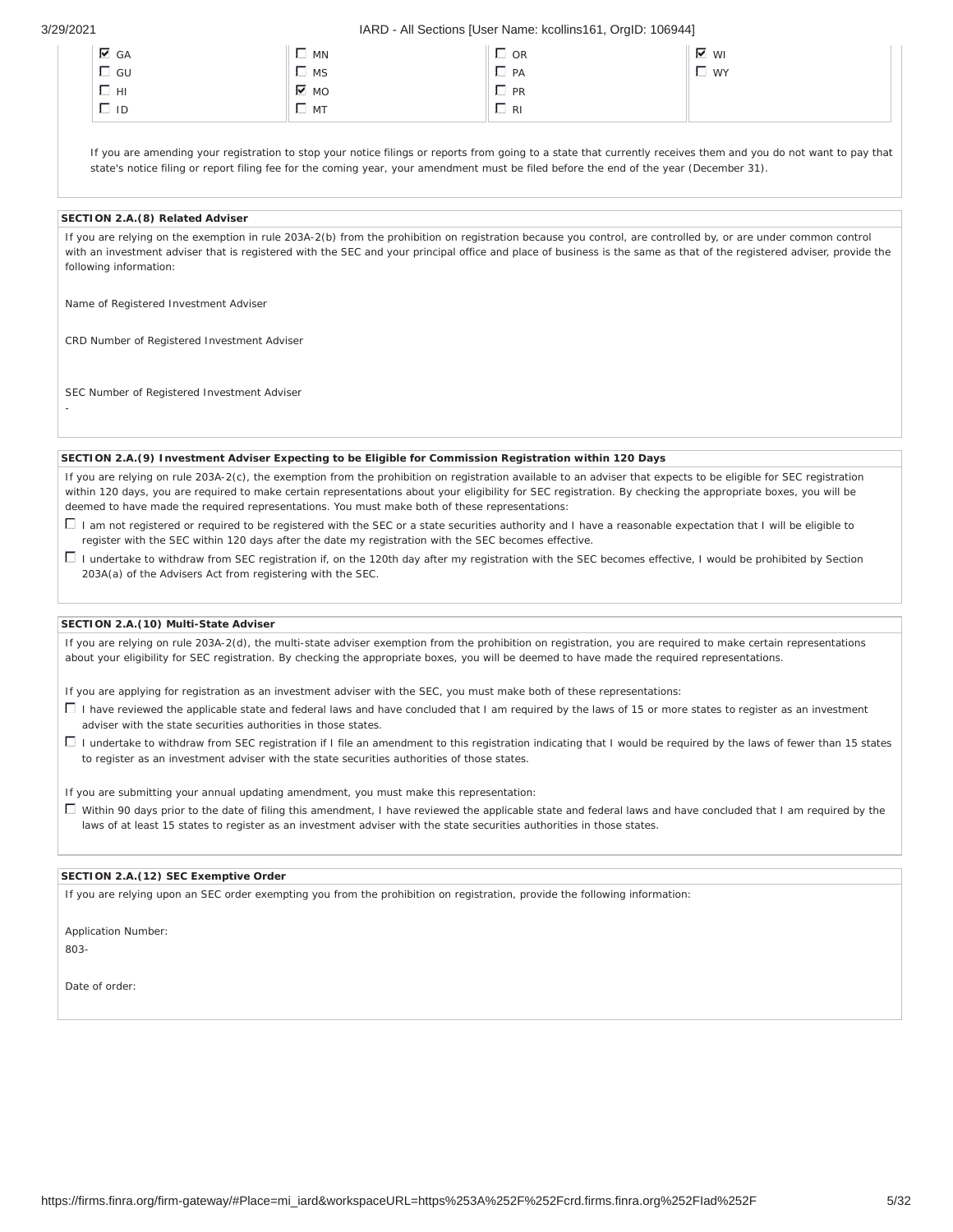#### **Item 3 Form of Organization**

|    | I tem 3 Form of Organization                                                                                                                                                                                 |  |  |  |  |  |
|----|--------------------------------------------------------------------------------------------------------------------------------------------------------------------------------------------------------------|--|--|--|--|--|
|    | If you are filing an umbrella registration, the information in Item 3 should be provided for the filing adviser only.                                                                                        |  |  |  |  |  |
| А. | How are you organized?                                                                                                                                                                                       |  |  |  |  |  |
|    | Corporation<br>$\circ$                                                                                                                                                                                       |  |  |  |  |  |
|    | Sole Proprietorship<br>O                                                                                                                                                                                     |  |  |  |  |  |
|    | Limited Liability Partnership (LLP)<br>O                                                                                                                                                                     |  |  |  |  |  |
|    | Partnership<br>$\circ$                                                                                                                                                                                       |  |  |  |  |  |
|    | Limited Liability Company (LLC)<br>$\omega$                                                                                                                                                                  |  |  |  |  |  |
|    | Limited Partnership (LP)<br>Ο                                                                                                                                                                                |  |  |  |  |  |
|    | Other (specify):<br>$\bigcap$                                                                                                                                                                                |  |  |  |  |  |
|    | If you are changing your response to this Item, see Part 1A Instruction 4.                                                                                                                                   |  |  |  |  |  |
| В. | In what month does your fiscal year end each year?<br><b>DECEMBER</b>                                                                                                                                        |  |  |  |  |  |
| C. | Under the laws of what state or country are you organized?<br>State<br>Country<br>Colorado United States                                                                                                     |  |  |  |  |  |
|    | If you are a partnership, provide the name of the state or country under whose laws your partnership was formed. If you are a sole proprietor, provide the<br>name of the state or country where you reside. |  |  |  |  |  |

*If you are changing your response to this Item, see Part 1A Instruction 4.*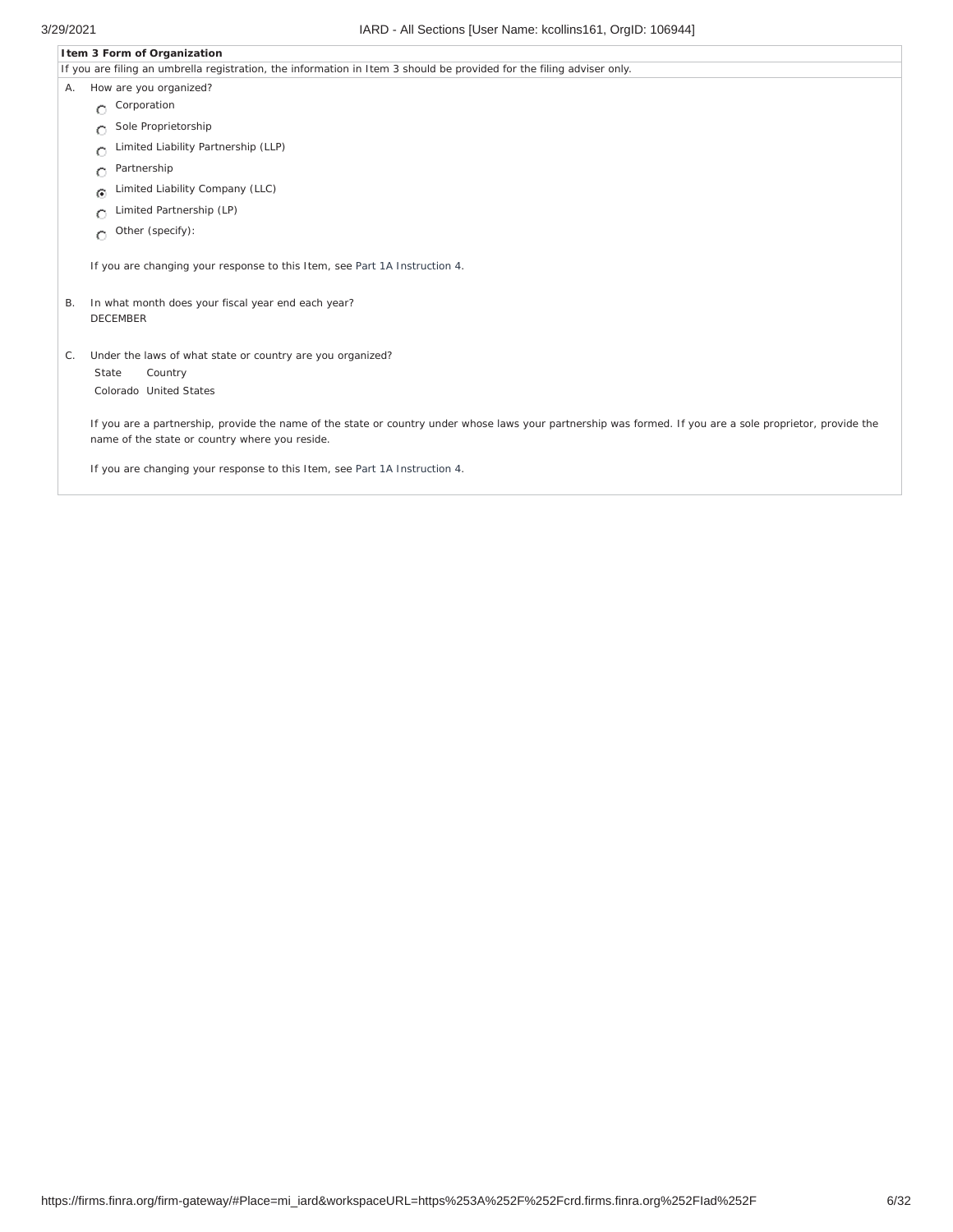| <b>Item 4 Successions</b>                                                                                                                                                                                                               |                   |      |
|-----------------------------------------------------------------------------------------------------------------------------------------------------------------------------------------------------------------------------------------|-------------------|------|
| Are you, at the time of this filing, succeeding to the business of a registered investment adviser, including, for example, a change of your structure<br>Α.<br>or legal status (e.g., form of organization or state of incorporation)? | Yes No<br>$\circ$ | - 61 |
| If "yes", complete Item 4.B. and Section 4 of Schedule D.                                                                                                                                                                               |                   |      |
| Date of Succession: (MM/DD/YYYY)<br>В.                                                                                                                                                                                                  |                   |      |
| If you have already reported this succession on a previous Form ADV filing, do not report the succession again. Instead, check "No." See Part 1A Instruction<br>4.                                                                      |                   |      |
|                                                                                                                                                                                                                                         |                   |      |
| <b>SECTION 4 Successions</b>                                                                                                                                                                                                            |                   |      |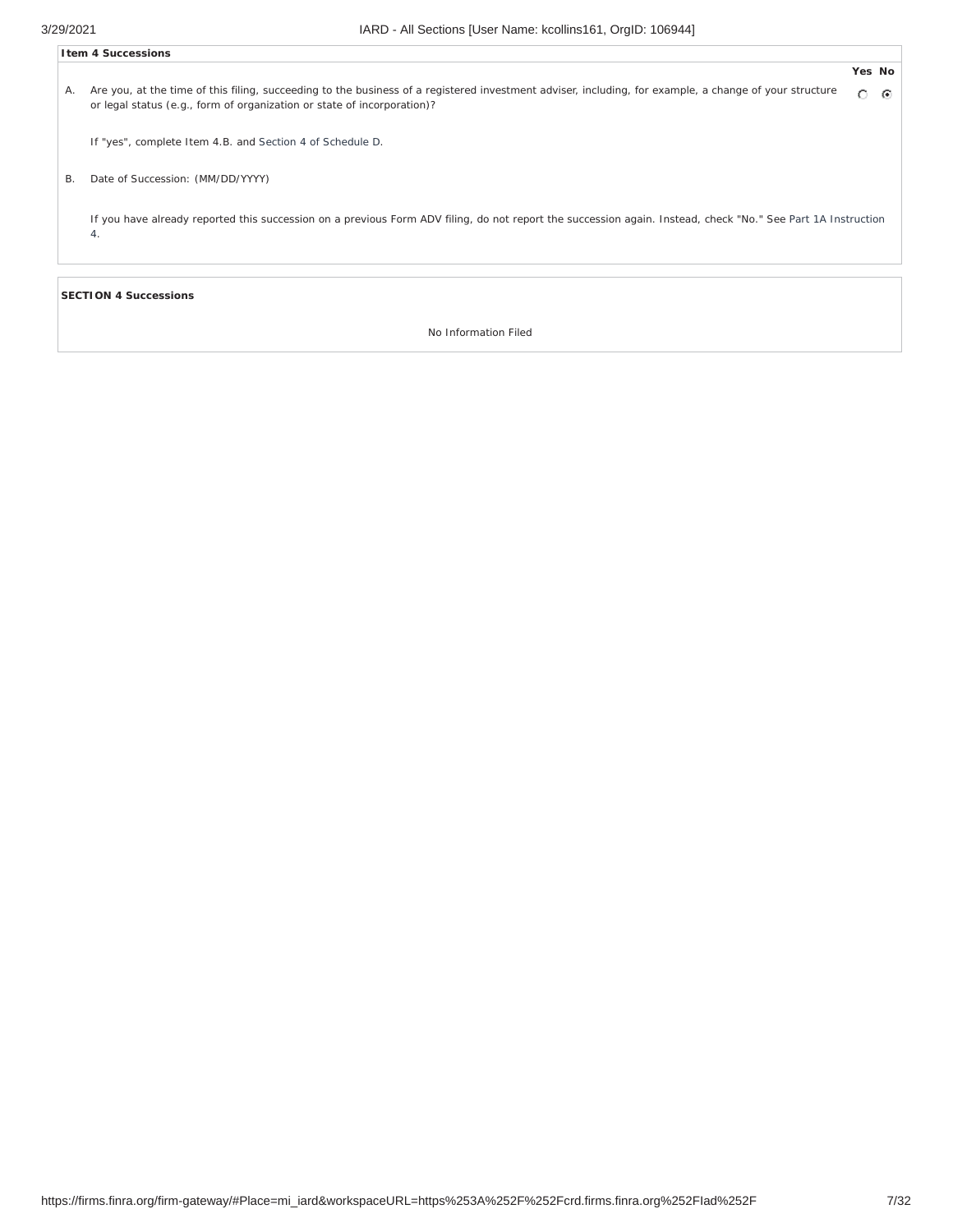|                                                                                                                                                                                                                                                                                        |                  | I tem 5 Information About Your Advisory Business - Employees, Clients, and Compensation                                                                                                                                                                                                                         |  |  |  |  |  |
|----------------------------------------------------------------------------------------------------------------------------------------------------------------------------------------------------------------------------------------------------------------------------------------|------------------|-----------------------------------------------------------------------------------------------------------------------------------------------------------------------------------------------------------------------------------------------------------------------------------------------------------------|--|--|--|--|--|
| Responses to this Item help us understand your business, assist us in preparing for on-site examinations, and provide us with data we use when making regulatory<br>policy. Part 1A Instruction 5.a. provides additional quidance to newly formed advisers for completing this Item 5. |                  |                                                                                                                                                                                                                                                                                                                 |  |  |  |  |  |
|                                                                                                                                                                                                                                                                                        | <b>Employees</b> |                                                                                                                                                                                                                                                                                                                 |  |  |  |  |  |
|                                                                                                                                                                                                                                                                                        |                  | If you are organized as a sole proprietorship, include yourself as an employee in your responses to Item 5.A. and Items 5.B. (1), (2), (3), (4), and (5). If an<br>employee performs more than one function, you should count that employee in each of your responses to Items 5.B.(1), (2), (3), (4), and (5). |  |  |  |  |  |
| А.                                                                                                                                                                                                                                                                                     | 11               | Approximately how many employees do you have? Include full- and part-time employees but do not include any clerical workers.                                                                                                                                                                                    |  |  |  |  |  |
| В.                                                                                                                                                                                                                                                                                     | (1)              | Approximately how many of the employees reported in 5.A. perform investment advisory functions (including research)?<br>9                                                                                                                                                                                       |  |  |  |  |  |
|                                                                                                                                                                                                                                                                                        | (2)              | Approximately how many of the <i>employees</i> reported in 5.A. are registered representatives of a broker-dealer?<br>$\Omega$                                                                                                                                                                                  |  |  |  |  |  |
|                                                                                                                                                                                                                                                                                        | (3)              | Approximately how many of the employees reported in 5.A. are registered with one or more state securities authorities as investment adviser<br>representatives?                                                                                                                                                 |  |  |  |  |  |
|                                                                                                                                                                                                                                                                                        |                  | 9                                                                                                                                                                                                                                                                                                               |  |  |  |  |  |
|                                                                                                                                                                                                                                                                                        | (4)              | Approximately how many of the employees reported in 5.A. are registered with one or more state securities authorities as investment adviser<br>representatives for an investment adviser other than you?                                                                                                        |  |  |  |  |  |
|                                                                                                                                                                                                                                                                                        |                  | $\circ$                                                                                                                                                                                                                                                                                                         |  |  |  |  |  |
|                                                                                                                                                                                                                                                                                        | (5)              | Approximately how many of the <i>employees</i> reported in 5.A. are licensed agents of an insurance company or agency?<br>$\mathbf 0$                                                                                                                                                                           |  |  |  |  |  |
|                                                                                                                                                                                                                                                                                        | (6)              | Approximately how many firms or other persons solicit advisory clients on your behalf?<br>2                                                                                                                                                                                                                     |  |  |  |  |  |
|                                                                                                                                                                                                                                                                                        |                  |                                                                                                                                                                                                                                                                                                                 |  |  |  |  |  |

*In your response to Item 5.B.(6), do not count any of your employees and count a firm only once – do not count each of the firm's employees that solicit on your behalf.*

#### *Clients*

*In your responses to Items 5.C. and 5.D. do not include as "clients" the investors in a private fund you advise, unless you have a separate advisory relationship with those investors.*

- C. (1) To approximately how many *clients* for whom you do not have regulatory assets under management did you provide investment advisory services during your most recently completed fiscal year?
	- 2

(2) Approximately what percentage of your *clients* are non-*United States persons*? 0%

D. *For purposes of this Item 5.D., the category "individuals" includes trusts, estates, and 401(k) plans and IRAs of individuals and their family members, but does not include businesses organized as sole proprietorships. The category "business development companies" consists of companies that have made an election pursuant to section 54 of the Investment Company Act of 1940. Unless you provide advisory services pursuant to an investment advisory contract to an investment company registered under the Investment Company Act of 1940, do not answer (d)(1) or (d)(3) below.*

Indicate the approximate number of your *clients* and amount of your total regulatory assets under management (reported in Item 5.F. below) attributable to each of the following type of *client*. If you have fewer than 5 *clients* in a particular category (other than (d), (e), and (f)) you may check Item 5.D.(2) rather than respond to Item 5.D.(1).

The aggregate amount of regulatory assets under management reported in Item 5.D.(3) should equal the total amount of regulatory assets under management reported in Item 5.F.(2)(c) below.

If a *client* fits into more than one category, select one category that most accurately represents the *client* to avoid double counting *clients* and assets. If you advise a registered investment company, business development company, or pooled investment vehicle, report those assets in categories (d), (e), and (f) as applicable.

| Type of <i>Client</i>                                               | (1) Number of<br>Client(s) | $(2)$ Fewer than 5<br><b>Clients</b> | (3) Amount of Regulatory Assets<br>under Management |
|---------------------------------------------------------------------|----------------------------|--------------------------------------|-----------------------------------------------------|
| (a) Individuals (other than <i>high net worth individuals</i> )     | 136                        |                                      | \$74,334,691                                        |
| (b) High net worth individuals                                      | 174                        |                                      | \$634,127,650                                       |
| (c) Banking or thrift institutions                                  |                            |                                      |                                                     |
| (d) Investment companies                                            |                            |                                      |                                                     |
| (e) Business development companies                                  |                            |                                      |                                                     |
| (f) Pooled investment vehicles (other than investment companies and |                            |                                      |                                                     |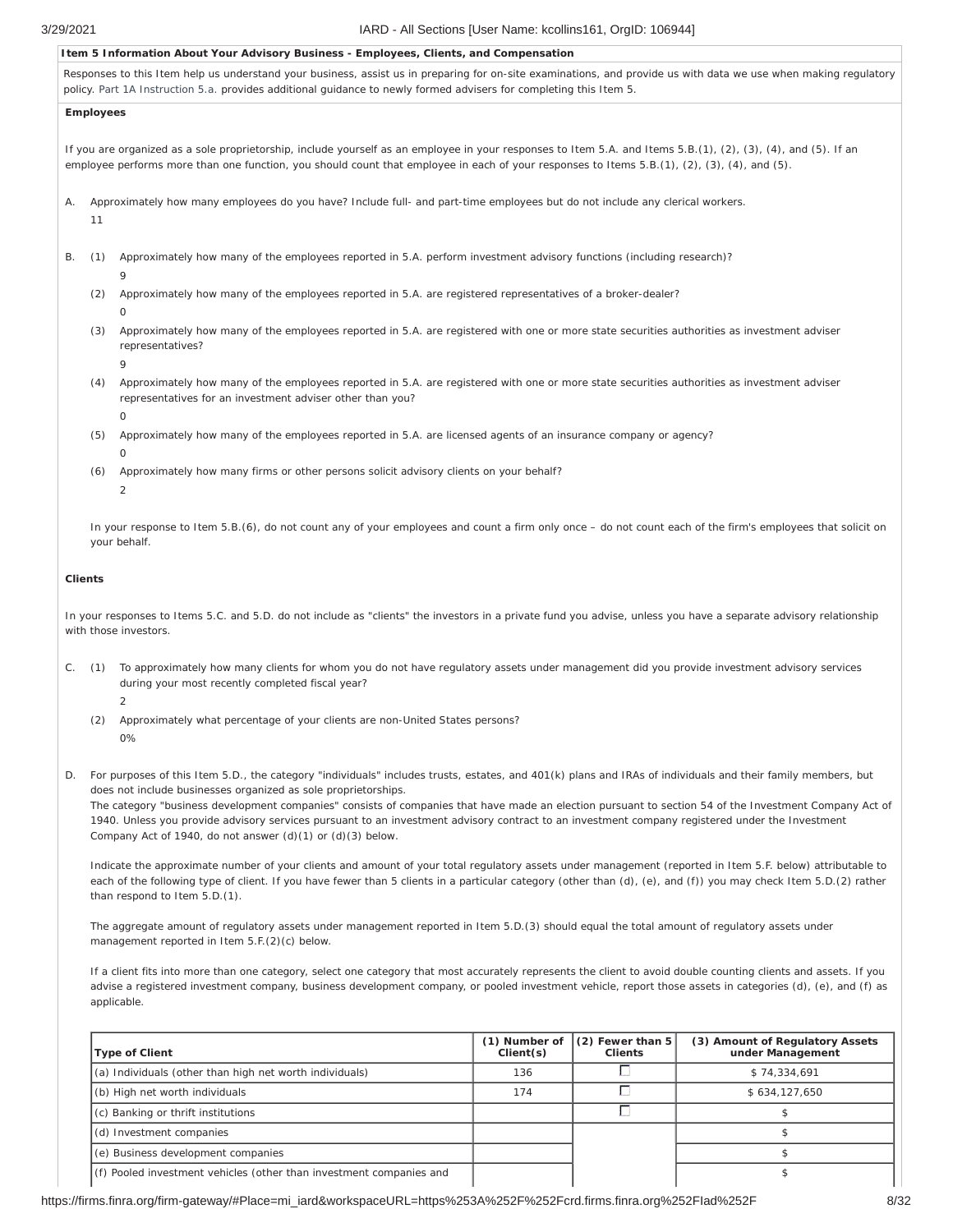| business development companies)                                                                     |    |   |              |
|-----------------------------------------------------------------------------------------------------|----|---|--------------|
| (g) Pension and profit sharing plans (but not the plan participants or<br>government pension plans) |    | ⊽ | \$4,787,510  |
| (h) Charitable organizations                                                                        | 10 |   | \$14,210,007 |
| (i) State or municipal <i>government entities</i> (including government pension<br>plans)           |    |   |              |
| (i) Other investment advisers                                                                       |    |   |              |
| (k) Insurance companies                                                                             |    |   |              |
| (I) Sovereign wealth funds and foreign official institutions                                        |    |   |              |
| (m) Corporations or other businesses not listed above                                               |    | ⊽ | \$1,598,789  |
| (n) Other:                                                                                          |    |   |              |

# **Compensation Arrangements**

E. You are compensated for your investment advisory services by (check all that apply):

- $\triangledown$  (1) A percentage of assets under your management
- $\Box$ (2) Hourly charges
- $\Box$ (3) Subscription fees (for a newsletter or periodical)
- $\Box$ (4) Fixed fees (other than subscription fees)
- $\Box$ (5) Commissions
- (6) *Performance-based fees*
- (7) Other (specify):

|    |                                           | I tem 5 Information About Your Advisory Business - Regulatory Assets Under Management                   |                                                                                                                                               |                 |
|----|-------------------------------------------|---------------------------------------------------------------------------------------------------------|-----------------------------------------------------------------------------------------------------------------------------------------------|-----------------|
|    | <b>Regulatory Assets Under Management</b> |                                                                                                         |                                                                                                                                               |                 |
|    |                                           |                                                                                                         |                                                                                                                                               | Yes No          |
| F. | (1)                                       | Do you provide continuous and regular supervisory or management services to securities portfolios?      |                                                                                                                                               | $\circ$ $\circ$ |
|    |                                           | (2) If yes, what is the amount of your regulatory assets under management and total number of accounts? |                                                                                                                                               |                 |
|    |                                           | U.S. Dollar Amount                                                                                      | <b>Total Number of Accounts</b>                                                                                                               |                 |
|    | Discretionary:                            | \$700.893.407<br>(a)                                                                                    | $(d)$ 1,067                                                                                                                                   |                 |
|    | Non-Discretionary:                        | \$28,165,240<br>(b)                                                                                     | 38<br>(e)                                                                                                                                     |                 |
|    | Total:                                    | \$729.058.647<br>(c)                                                                                    | 1,105<br>(f)                                                                                                                                  |                 |
|    |                                           |                                                                                                         |                                                                                                                                               |                 |
|    |                                           |                                                                                                         | Part 1A Instruction 5.b. explains how to calculate your regulatory assets under management. You must follow these instructions carefully when |                 |
|    | completing this Item.                     |                                                                                                         |                                                                                                                                               |                 |

- (3) What is the approximate amount of your total regulatory assets under management (reported in Item 5.F.(2)(c) above) attributable to *clients* who are non-*United States persons*?
	- \$ 0

### **Item 5 Information About Your Advisory Business - Advisory Activities**

# **Advisory Activities**

- G. What type(s) of advisory services do you provide? Check all that apply.
	- (1) Financial planning services
	- ⊽
	- $\overline{\mathbf{C}}$  (2) Portfolio management for individuals and/or small businesses  $\Box$  (3) Portfolio management for investment companies (as well as "t Portfolio management for investment companies (as well as "business development companies" that have made an election pursuant to section 54 of the Investment Company Act of 1940)
	- $\Box$  (4) Portfolio management for pooled investment vehicles (other than investment companies)
	- (5) Portfolio management for businesses (other than small businesses) or institutional *clients* (other than registered investment companies and other pooled investment vehicles)
	- ☑ (6) Pension consulting services
	- ⊽ (7) Selection of other advisers (including *private fund* managers)
	- $\Box$ (8) Publication of periodicals or newsletters
	- $\Box$ (9) Security ratings or pricing services
	- $\Box$ (10) Market timing services
	- $\Box$  (11) Educational seminars/workshops
	- (12) Other(specify):

*Do not check Item 5.G.(3) unless you provide advisory services pursuant to an investment advisory contract to an investment company registered under the Investment Company Act of 1940, including as a subadviser. If you check Item 5.G.(3), report the 811 or 814 number of the investment company or investment companies to which you provide advice in Section 5.G.(3) of Schedule D.* 

H. If you provide financial planning services, to how many *clients* did you provide these services during your last fiscal year?

- $0<sup>0</sup>$
- $0^{-1 10}$
- $0^{-11 25}$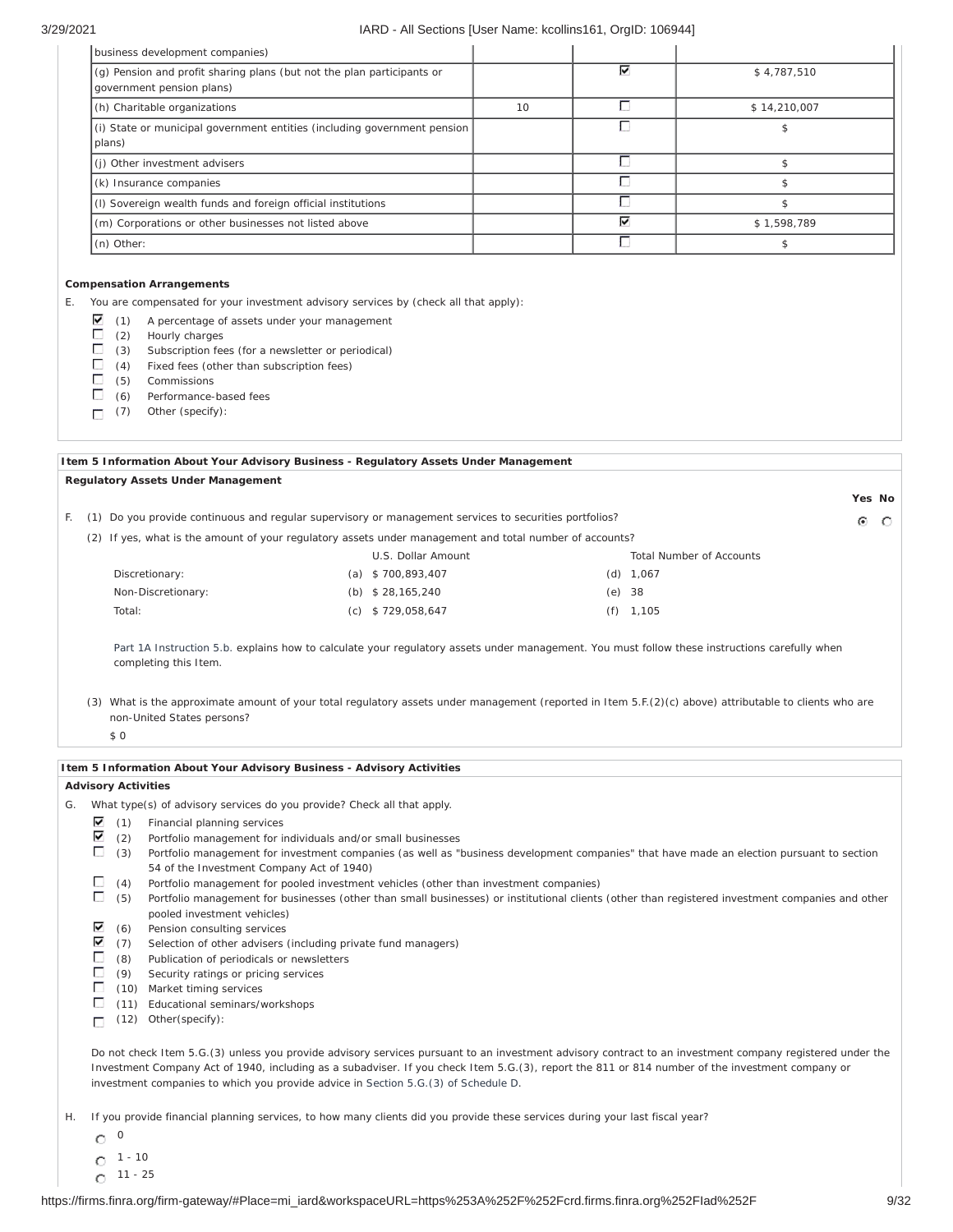- $C^{-26 50}$
- $\circ$  51 100
- 101 250  $\circ$
- 251 500  $\circ$
- More than 500  $\circ$
- If more than 500, how many? (round to the nearest 500)

*In your responses to this Item 5.H., do not include as "clients" the investors in a private fund you advise, unless you have a separate advisory relationship with those investors.* 

**Yes No** I. (1) Do you participate in a *wrap fee program*?  $\circ$  $\odot$ (2) If you participate in a *wrap fee program*, what is the amount of your regulatory assets under management attributable to acting as: (a) *sponsor* to a *wrap fee program* \$ (b) portfolio manager for a *wrap fee program*? \$ (c) *sponsor* to and portfolio manager for the same *wrap fee program*? \$ *If you report an amount in Item 5.I.(2)(c), do not report that amount in Item 5.I.(2)(a) or Item 5.I.(2)(b). If you are a portfolio manager for a wrap fee program, list the names of the programs, their sponsors and related information in Section 5.I.(2) of Schedule D. If your involvement in a wrap fee program is limited to recommending wrap fee programs to your clients, or you advise a mutual fund that is offered through a wrap fee program, do not check Item 5.I.(1) or enter any amounts in response to Item 5.I.(2).*  **Yes No** J. (1) In response to Item 4.B. of Part 2A of Form ADV, do you indicate that you provide investment advice only with respect to limited types of  $\circ$  $\odot$ investments? (2) Do you report *client* assets in Item 4.E. of Part 2A that are computed using a different method than the method used to compute your  $\cap$   $\circ$ regulatory assets under management? K. Separately Managed Account *Clients* **Yes No** (1) Do you have regulatory assets under management attributable to *clients* other than those listed in Item 5.D.(3)(d)-(f) (separately managed  $\odot$  $\sim$  0 account *clients*)? *If yes, complete Section 5.K.(1) of Schedule D.* (2) Do you engage in borrowing transactions on behalf of any of the separately managed account *clients* that you advise?  $\bigcap$ - 61 *If yes, complete Section 5.K.(2) of Schedule D.* (3) Do you engage in derivative transactions on behalf of any of the separately managed account *clients* that you advise?  $\Gamma$ G *If yes, complete Section 5.K.(2) of Schedule D.* (4) After subtracting the amounts in Item 5.D.(3)(d)-(f) above from your total regulatory assets under management, does any custodian hold ten  $\omega$ - 0 percent or more of this remaining amount of regulatory assets under management? *If yes, complete Section 5.K.(3) of Schedule D for each custodian.*

**SECTION 5.G.(3) Advisers to Registered Investment Companies and Business Development Companies**

No Information Filed

**SECTION 5.I.(2)** *Wrap Fee Programs*

No Information Filed

#### **SECTION 5.K.(1) Separately Managed Accounts**

After subtracting the amounts reported in Item 5.D.(3)(d)-(f) from your total regulatory assets under management, indicate the approximate percentage of this remaining amount attributable to each of the following categories of assets. If the remaining amount is at least \$10 billion in regulatory assets under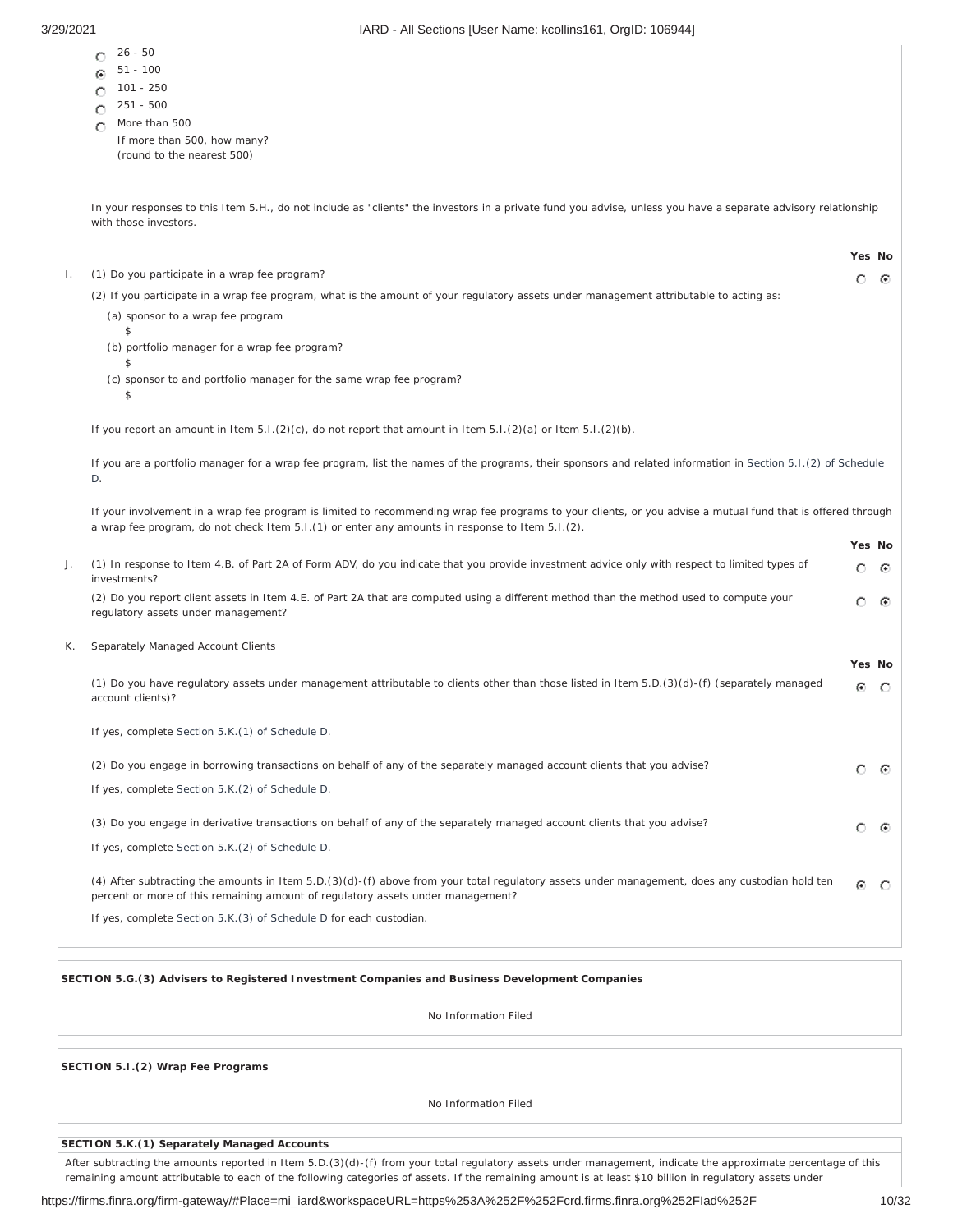management, complete Question (a). If the remaining amount is less than \$10 billion in regulatory assets under management, complete Question (b).

Any regulatory assets under management reported in Item 5.D.(3)(d), (e), and (f) should not be reported below.

If you are a subadviser to a separately managed account, you should only provide information with respect to the portion of the account that you subadvise.

End of year refers to the date used to calculate your regulatory assets under management for purposes of your *annual updating amendment* . Mid-year is the date six months before the end of year date. Each column should add up to 100% and numbers should be rounded to the nearest percent.

Investments in derivatives, registered investment companies, business development companies, and pooled investment vehicles should be reported in those categories. Do not report those investments based on related or underlying portfolio assets. Cash equivalents include bank deposits, certificates of deposit, bankers' acceptances and similar bank instruments.

Some assets could be classified into more than one category or require discretion about which category applies. You may use your own internal methodologies and the conventions of your service providers in determining how to categorize assets, so long as the methodologies or conventions are consistently applied and consistent with information you report internally and to current and prospective clients. However, you should not double count assets, and your responses must be consistent with any instructions or other guidance relating to this Section.

| (a)   | <b>Asset Type</b>                                                                                                                 | Mid-year | End of year |
|-------|-----------------------------------------------------------------------------------------------------------------------------------|----------|-------------|
| (i)   | <b>Exchange-Traded Equity Securities</b><br>%                                                                                     |          | %           |
| (ii)  | Non Exchange-Traded Equity Securities                                                                                             |          | %           |
| (iii) | U.S. Government/Agency Bonds                                                                                                      | %        | %           |
| (iv)  | U.S. State and Local Bonds                                                                                                        | %        | %           |
| (v)   | Sovereign Bonds                                                                                                                   | %        | %           |
| (vi)  | Investment Grade Corporate Bonds                                                                                                  | %        | %           |
| (vii) | Non-Investment Grade Corporate Bonds                                                                                              | %        | %           |
|       | (viii) Derivatives                                                                                                                | %        | %           |
| (ix   | Securities Issued by Registered Investment Companies or Business Development Companies                                            | %        | %           |
| (x)   | Securities Issued by Pooled Investment Vehicles (other than Registered Investment Companies or Business<br>Development Companies) | %        | %           |
| (xi)  | Cash and Cash Equivalents                                                                                                         | %        | %           |
| (xii) | Other                                                                                                                             | %        | %           |

Generally describe any assets included in "Other"

|       | <b>Asset Type</b>                                                                                                              | End of year |
|-------|--------------------------------------------------------------------------------------------------------------------------------|-------------|
| (i)   | <b>Exchange-Traded Equity Securities</b>                                                                                       | 55 %        |
| (ii)  | Non Exchange-Traded Equity Securities                                                                                          |             |
| (iii) | U.S. Government/Agency Bonds                                                                                                   | $0\%$       |
| (iv)  | U.S. State and Local Bonds                                                                                                     | 3%          |
| (v)   | Sovereign Bonds                                                                                                                | $0\%$       |
| (vi)  | Investment Grade Corporate Bonds                                                                                               | 2%          |
| (vii) | Non-Investment Grade Corporate Bonds                                                                                           | $0\%$       |
|       | (viii) Derivatives                                                                                                             | 0%          |
| (ix)  | Securities Issued by Registered Investment Companies or Business Development Companies                                         | 29 %        |
| (x)   | Securities Issued by Pooled Investment Vehicles (other than Registered Investment Companies or Business Development Companies) | $0\%$       |
| (xi)  | Cash and Cash Equivalents                                                                                                      | 11 %        |
|       | (xii) Other                                                                                                                    | $0\%$       |
|       | Concrelly describe any consta included in "Other"                                                                              |             |

Generally describe any assets included in "Other

#### **SECTION 5.K.(2) Separately Managed Accounts - Use of** *Borrowings***and Derivatives**

**No information is required to be reported in this Section 5.K.(2) per the instructions of this Section 5.K.(2)**

If your regulatory assets under management attributable to separately managed accounts are at least \$10 billion, you should complete Question (a). If your regulatory assets under management attributable to separately managed accounts are at least \$500 million but less than \$10 billion, you should complete Question (b).

(a) In the table below, provide the following information regarding the separately managed accounts you advise. If you are a subadviser to a separately managed account, you should only provide information with respect to the portion of the account that you subadvise. End of year refers to the date used to calculate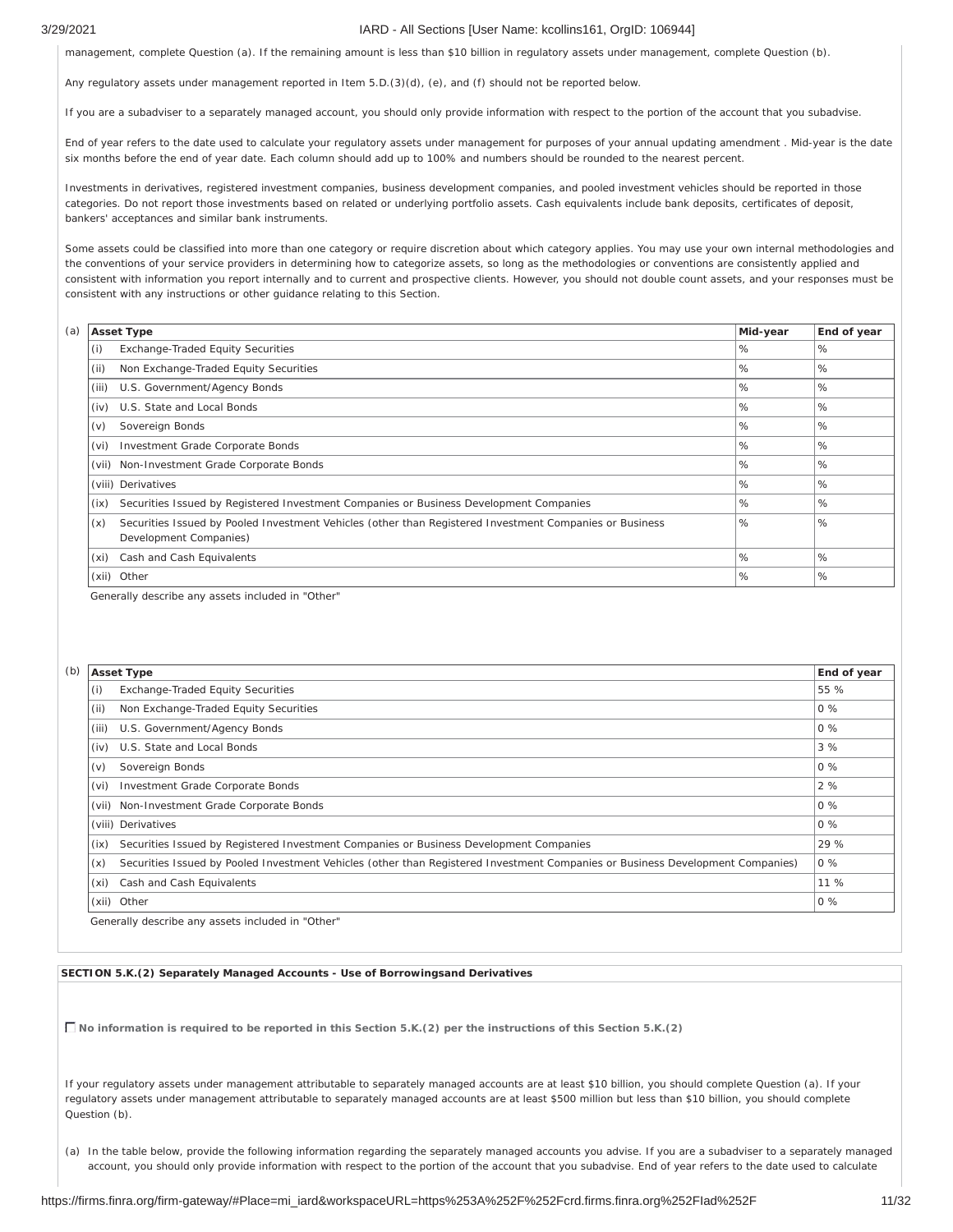your regulatory assets under management for purposes of your *annual updating amendment*. Mid-year is the date six months before the end of year date.

In column 1, indicate the regulatory assets under management attributable to separately managed accounts associated with each level of gross notional exposure. For purposes of this table, the gross notional exposure of an account is the percentage obtained by dividing (i) the sum of (a) the dollar amount of any *borrowings* and (b) the *gross notional value* of all derivatives, by (ii) the regulatory assets under management of the account.

In column 2, provide the dollar amount of *borrowings* for the accounts included in column 1.

In column 3, provide aggregate *gross notional value* of derivatives divided by the aggregate regulatory assets under management of the accounts included in column 1 with respect to each category of derivatives specified in 3(a) through (f).

You may, but are not required to, complete the table with respect to any separately managed account with requlatory assets under management of less than \$10,000,000.

Any regulatory assets under management reported in Item 5.D.(3)(d), (e), and (f) should not be reported below.

(i) Mid-Year

| <b>Gross Notional</b><br>Exposure | (1) Regulatory Assets<br><b>Under Management</b> | (2)<br><b>Borrowings</b> |                                           |                                       | (3) Derivative Exposures   |            |                                                   |                               |
|-----------------------------------|--------------------------------------------------|--------------------------|-------------------------------------------|---------------------------------------|----------------------------|------------|---------------------------------------------------|-------------------------------|
|                                   |                                                  |                          | (a) Interest<br>Rate<br><b>Derivative</b> | (b) Foreign<br>Exchange<br>Derivative | $(c)$ Credit<br>Derivative | Derivative | (d) Equity $ $ (e) Commodity<br><b>Derivative</b> | $(f)$ Other $ $<br>Derivative |
| Less than 10%                     |                                                  |                          | %                                         | %                                     | %                          | %          | %                                                 | %                             |
| 10-149%                           |                                                  |                          | $\%$                                      | %                                     | $\%$                       | $\%$       | $\%$                                              | %                             |
| 150% or more                      |                                                  |                          | %                                         | %                                     | %                          | $\%$       | %                                                 | %                             |

 Optional: Use the space below to provide a narrative description of the strategies and/or manner in which *borrowings* and derivatives are used in the management of the separately managed accounts that you advise.

(ii) End of Year

| <b>Gross Notional</b><br>Exposure | (1) Regulatory Assets<br><b>Under Management</b> | (2)<br>Borrowings |                                    |                                       | (3) Derivative Exposures   |            |                                            |                           |
|-----------------------------------|--------------------------------------------------|-------------------|------------------------------------|---------------------------------------|----------------------------|------------|--------------------------------------------|---------------------------|
|                                   |                                                  |                   | (a) Interest<br>Rate<br>Derivative | (b) Foreign<br>Exchange<br>Derivative | $(c)$ Credit<br>Derivative | Derivative | (d) $Equity$   (e) Commodity<br>Derivative | $(f)$ Other<br>Derivative |
| Less than 10%                     |                                                  |                   | %                                  | %                                     | %                          | $\%$       | %                                          | %                         |
| 10-149%                           |                                                  |                   | %                                  | %                                     | %                          | $\%$       | %                                          | %                         |
| 150% or more                      |                                                  |                   | %                                  | %                                     | %                          | %          | %                                          | %                         |

 Optional: Use the space below to provide a narrative description of the strategies and/or manner in which *borrowings* and derivatives are used in the management of the separately managed accounts that you advise.

(b) In the table below, provide the following information regarding the separately managed accounts you advise as of the date used to calculate your regulatory assets under management for purposes of your *annual updating amendment*. If you are a subadviser to a separately managed account, you should only provide information with respect to the portion of the account that you subadvise.

In column 1, indicate the regulatory assets under management attributable to separately managed accounts associated with each level of gross notional exposure. For purposes of this table, the gross notional exposure of an account is the percentage obtained by dividing (i) the sum of (a) the dollar amount of any *borrowings* and (b) the *gross notional value* of all derivatives, by (ii) the regulatory assets under management of the account.

In column 2, provide the dollar amount of *borrowings* for the accounts included in column 1.

You may, but are not required to, complete the table with respect to any separately managed accounts with regulatory assets under management of less than \$10,000,000.

Any regulatory assets under management reported in Item 5.D.(3)(d), (e), and (f) should not be reported below.

| <b>Gross Notional Exposure</b> | (1) Regulatory Assets Under Management | (2) Borrowings |
|--------------------------------|----------------------------------------|----------------|
| Less than 10%                  |                                        |                |
| 10-149%                        |                                        |                |
| 150% or more                   |                                        |                |

 Optional: Use the space below to provide a narrative description of the strategies and/or manner in which *borrowings* and derivatives are used in the management of the separately managed accounts that you advise.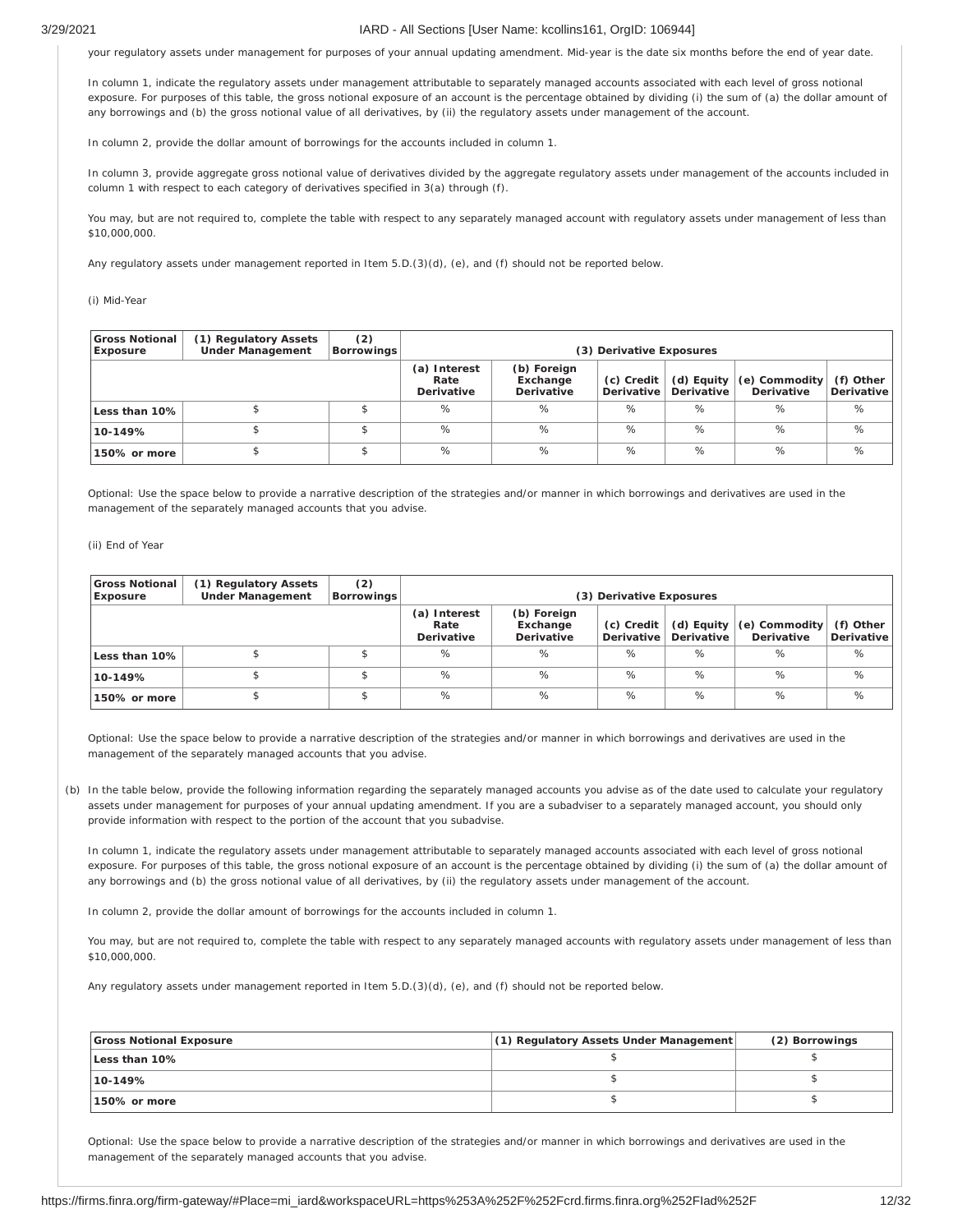Ē

|                                                                                                                                                                          | SECTION 5.K.(3) Custodians for Separately Managed Accounts                                                                       |          |            |                                                                                                                                                           |           |  |  |
|--------------------------------------------------------------------------------------------------------------------------------------------------------------------------|----------------------------------------------------------------------------------------------------------------------------------|----------|------------|-----------------------------------------------------------------------------------------------------------------------------------------------------------|-----------|--|--|
|                                                                                                                                                                          | assets under management.                                                                                                         |          |            | Complete a separate Schedule D Section 5.K.(3) for each custodian that holds ten percent or more of your aggregate separately managed account regulatory  |           |  |  |
|                                                                                                                                                                          | (a) Legal name of custodian:                                                                                                     |          |            |                                                                                                                                                           |           |  |  |
|                                                                                                                                                                          | CHARLES SCHWAB & CO., INC.                                                                                                       |          |            |                                                                                                                                                           |           |  |  |
|                                                                                                                                                                          | (b) Primary business name of custodian:                                                                                          |          |            |                                                                                                                                                           |           |  |  |
|                                                                                                                                                                          | CHARLES SCHWAB & CO., INC.                                                                                                       |          |            |                                                                                                                                                           |           |  |  |
|                                                                                                                                                                          | (c) The location(s) of the custodian's office(s) responsible for <i>custody</i> of the assets :                                  |          |            |                                                                                                                                                           |           |  |  |
|                                                                                                                                                                          | City:                                                                                                                            |          | State:     | Country:                                                                                                                                                  |           |  |  |
|                                                                                                                                                                          | <b>SAN FRANCISCO</b>                                                                                                             |          | California | <b>United States</b>                                                                                                                                      |           |  |  |
|                                                                                                                                                                          |                                                                                                                                  |          |            |                                                                                                                                                           | Yes No    |  |  |
|                                                                                                                                                                          | (d) Is the custodian a related person of your firm?                                                                              |          |            |                                                                                                                                                           | റൈ        |  |  |
|                                                                                                                                                                          |                                                                                                                                  |          |            |                                                                                                                                                           |           |  |  |
| (e) If the custodian is a broker-dealer, provide its SEC registration number (if any)                                                                                    |                                                                                                                                  |          |            |                                                                                                                                                           |           |  |  |
| $8 - 16514$<br>If the custodian is not a broker-dealer, or is a broker-dealer but does not have an SEC registration number, provide its legal entity identifier (if any) |                                                                                                                                  |          |            |                                                                                                                                                           |           |  |  |
| (f)                                                                                                                                                                      |                                                                                                                                  |          |            |                                                                                                                                                           |           |  |  |
|                                                                                                                                                                          | (g) What amount of your regulatory assets under management attributable to separately managed accounts is held at the custodian? |          |            |                                                                                                                                                           |           |  |  |
|                                                                                                                                                                          | \$592,453,515                                                                                                                    |          |            |                                                                                                                                                           |           |  |  |
|                                                                                                                                                                          |                                                                                                                                  |          |            |                                                                                                                                                           |           |  |  |
|                                                                                                                                                                          |                                                                                                                                  |          |            |                                                                                                                                                           |           |  |  |
|                                                                                                                                                                          | (a) Legal name of custodian:                                                                                                     |          |            |                                                                                                                                                           |           |  |  |
|                                                                                                                                                                          | TD AMERITRADE CLEARING, INC.                                                                                                     |          |            |                                                                                                                                                           |           |  |  |
|                                                                                                                                                                          | (b) Primary business name of custodian:                                                                                          |          |            |                                                                                                                                                           |           |  |  |
|                                                                                                                                                                          | TD AMERITRADE CLEARING, INC.                                                                                                     |          |            |                                                                                                                                                           |           |  |  |
| (c)                                                                                                                                                                      | The location(s) of the custodian's office(s) responsible for <i>custody</i> of the assets :                                      |          |            |                                                                                                                                                           |           |  |  |
|                                                                                                                                                                          | City:                                                                                                                            | State:   |            | Country:                                                                                                                                                  |           |  |  |
|                                                                                                                                                                          | <b>OMAHA</b>                                                                                                                     | Nebraska |            | <b>United States</b>                                                                                                                                      |           |  |  |
|                                                                                                                                                                          |                                                                                                                                  |          |            |                                                                                                                                                           | Yes No    |  |  |
|                                                                                                                                                                          | (d) Is the custodian a related person of your firm?                                                                              |          |            |                                                                                                                                                           | O.<br>- 0 |  |  |
| (e)                                                                                                                                                                      | If the custodian is a broker-dealer, provide its SEC registration number (if any)                                                |          |            |                                                                                                                                                           |           |  |  |
|                                                                                                                                                                          | $8 - 16335$                                                                                                                      |          |            |                                                                                                                                                           |           |  |  |
| (f)                                                                                                                                                                      |                                                                                                                                  |          |            | If the custodian is not a broker-dealer, or is a broker-dealer but does not have an SEC registration number, provide its legal entity identifier (if any) |           |  |  |
| (g)                                                                                                                                                                      |                                                                                                                                  |          |            | What amount of your regulatory assets under management attributable to separately managed accounts is held at the custodian?                              |           |  |  |
|                                                                                                                                                                          | \$102,617,790                                                                                                                    |          |            |                                                                                                                                                           |           |  |  |
|                                                                                                                                                                          |                                                                                                                                  |          |            |                                                                                                                                                           |           |  |  |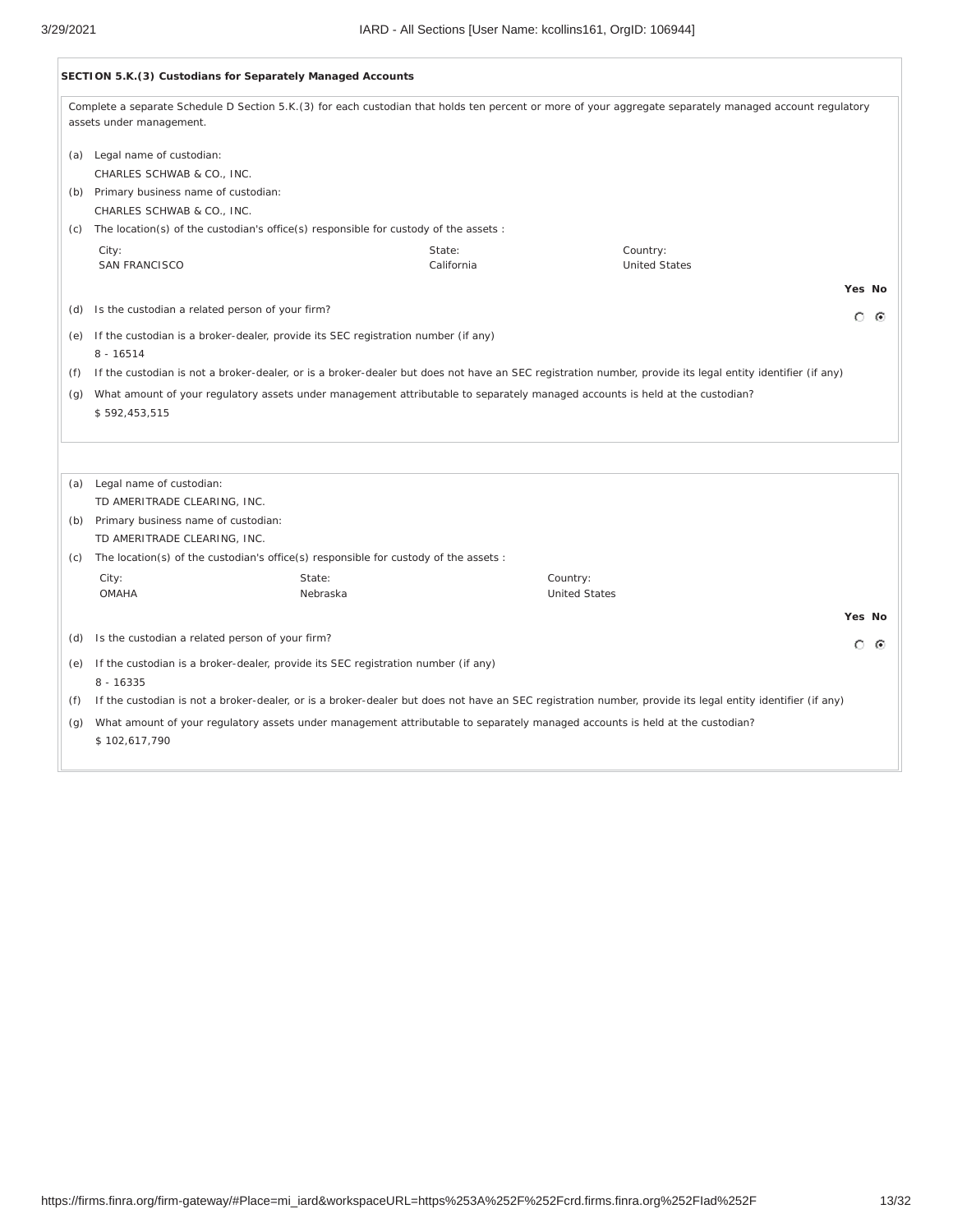|    |                                            | I tem 6 Other Business Activities                                                                                                                                                                                                                                                                                                                                                                                                                                                                      |    |        |
|----|--------------------------------------------|--------------------------------------------------------------------------------------------------------------------------------------------------------------------------------------------------------------------------------------------------------------------------------------------------------------------------------------------------------------------------------------------------------------------------------------------------------------------------------------------------------|----|--------|
|    |                                            | In this Item, we request information about your firm's other business activities.                                                                                                                                                                                                                                                                                                                                                                                                                      |    |        |
| А. |                                            | You are actively engaged in business as a (check all that apply):                                                                                                                                                                                                                                                                                                                                                                                                                                      |    |        |
|    | C.<br>П<br>г<br>П<br>П<br>Е<br>П<br>П<br>П | (1)<br>broker-dealer (registered or unregistered)<br>(2)<br>registered representative of a broker-dealer<br>(3)<br>commodity pool operator or commodity trading advisor (whether registered or exempt from registration)<br>(4)<br>futures commission merchant<br>(5)<br>real estate broker, dealer, or agent<br>(6)<br>insurance broker or agent<br>(7)<br>bank (including a separately identifiable department or division of a bank)<br>(8)<br>trust company<br>(9)<br>registered municipal advisor |    |        |
|    | Г<br>Г<br>г<br>Ð<br>п                      | (10) registered security-based swap dealer<br>major security-based swap participant<br>(11)<br>accountant or accounting firm<br>(12)<br>lawyer or law firm<br>(13)<br>(14)<br>other financial product salesperson (specify):<br>If you engage in other business using a name that is different from the names reported in Items 1.A. or 1.B. (1), complete Section 6.A. of Schedule D.                                                                                                                 |    |        |
|    |                                            |                                                                                                                                                                                                                                                                                                                                                                                                                                                                                                        |    | Yes No |
| В. | (1)                                        | Are you actively engaged in any other business not listed in Item 6.A. (other than giving investment advice)?                                                                                                                                                                                                                                                                                                                                                                                          | О  | -6     |
|    | (2)                                        | If yes, is this other business your primary business?                                                                                                                                                                                                                                                                                                                                                                                                                                                  | O. | - 0    |
|    |                                            | If "yes," describe this other business on Section 6.B. (2) of Schedule D, and if you engage in this business under a different name, provide that name.                                                                                                                                                                                                                                                                                                                                                |    |        |
|    |                                            |                                                                                                                                                                                                                                                                                                                                                                                                                                                                                                        |    | Yes No |
|    | (3)                                        | Do you sell products or provide services other than investment advice to your advisory clients?                                                                                                                                                                                                                                                                                                                                                                                                        | O  | - 61   |
|    |                                            | If "ves," describe this other business on Section 6.B. (3) of Schedule D, and if you engage in this business under a different name, provide that name.                                                                                                                                                                                                                                                                                                                                                |    |        |

**SECTION 6.A. Names of Your Other Businesses**

#### No Information Filed

#### **SECTION 6.B.(2) Description of Primary Business**

Describe your primary business (not your investment advisory business):

If you engage in that business under a different name, provide that name:

#### **SECTION 6.B.(3) Description of Other Products and Services**

Describe other products or services you sell to your *client*. You may omit products and services that you listed in Section 6.B.(2) above.

If you engage in that business under a different name, provide that name: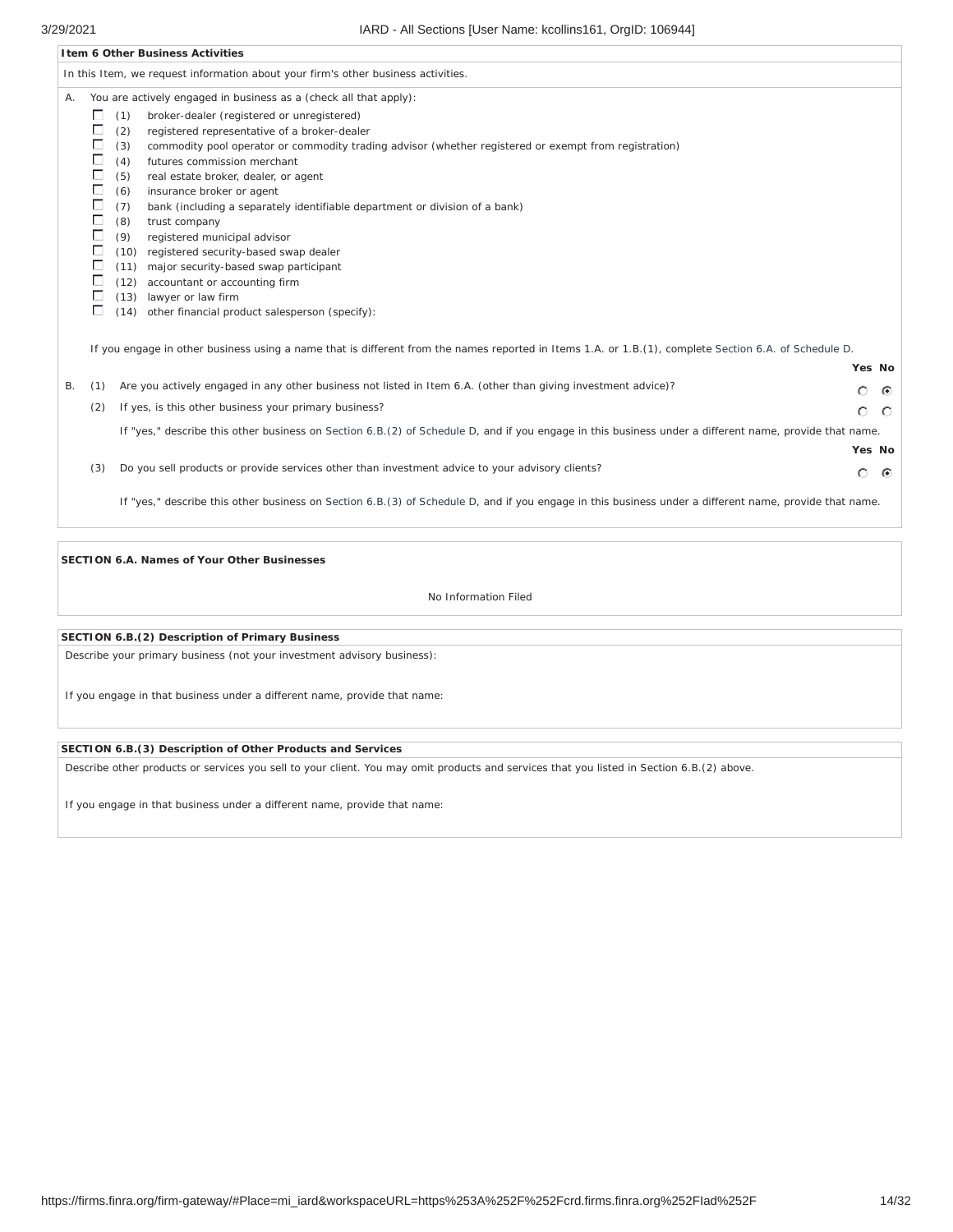#### **Item 7 Financial Industry Affiliations**

In this Item, we request information about your financial industry affiliations and activities. This information identifies areas in which conflicts of interest may occur between you and your *clients*.

A. This part of Item 7 requires you to provide information about you and your *related persons*, including foreign affiliates. Your *related persons* are all of your *advisory affiliates* and any *person* that is under common *control* with you.

You have a *related person* that is a (check all that apply):

- $\Box$  (1) broker-dealer, municipal securities dealer, or government securities broker or dealer (registered or unregistered)
- $\Box$ (2) other investment adviser (including financial planners)
- O (3) registered municipal advisor
- Г (4) registered security-based swap dealer
- $\Box$ (5) major security-based swap participant
- П (6) commodity pool operator or commodity trading advisor (whether registered or exempt from registration)
- Г (7) futures commission merchant
- г (8) banking or thrift institution
- Г (9) trust company
- ⊽ (10) accountant or accounting firm
- П (11) lawyer or law firm
- г (12) insurance company or agency
- г (13) pension consultant
- г (14) real estate broker or dealer
- $\Box$ (15) sponsor or syndicator of limited partnerships (or equivalent), excluding pooled investment vehicles
- m. (16) sponsor, general partner, managing member (or equivalent) of pooled investment vehicles

*Note that Item 7.A. should not be used to disclose that some of your employees perform investment advisory functions or are registered representatives of a broker-dealer. The number of your firm's employees who perform investment advisory functions should be disclosed under Item 5.B.(1). The number of your firm's employees who are registered representatives of a broker-dealer should be disclosed under Item 5.B.(2).* 

*Note that if you are filing an umbrella registration, you should not check Item 7.A.(2) with respect to your relying advisers, and you do not have to complete Section 7.A. in Schedule D for your relying advisers. You should complete a Schedule R for each relying adviser.* 

*For each related person, including foreign affiliates that may not be registered or required to be registered in the United States, complete Section 7.A. of Schedule D.* 

*You do not need to complete Section 7.A. of Schedule D for any related person if: (1) you have no business dealings with the related person in connection with advisory services you provide to your clients; (2) you do not conduct shared operations with the related person; (3) you do not refer clients or business to the related person, and the related person does not refer prospective clients or business to you; (4) you do not share supervised persons or premises with the related person; and (5) you have no reason to believe that your relationship with the related person otherwise creates a conflict of interest with your clients.* 

*You must complete Section 7.A. of Schedule D for each related person acting as qualified custodian in connection with advisory services you provide to your clients (other than any mutual fund transfer agent pursuant to rule 206(4)-2(b)(1)), regardless of whether you have determined the related person to be operationally independent under rule 206(4)-2 of the Advisers Act.*

#### **SECTION 7.A. Financial Industry Affiliations**

No Information Filed

#### **Item 7** *Private Fund* **Reporting**

B. Are you an adviser to any *private fund*?

*If "yes," then for each private fund that you advise, you must complete a Section 7.B.(1) of Schedule D, except in certain circumstances described in the next sentence and in Instruction 6 of the Instructions to Part 1A. If you are registered or applying for registration with the SEC or reporting as an SEC exempt reporting adviser, and another SEC-registered adviser or SEC exempt reporting adviser reports this information with respect to any such private fund in Section 7.B.(1) of Schedule D of its Form ADV (e.g., if you are a subadviser), do not complete Section 7.B.(1) of Schedule D with respect to that private fund. You must, instead, complete Section 7.B.(2) of Schedule D.* 

*In either case, if you seek to preserve the anonymity of a private fund client by maintaining its identity in your books and records in numerical or alphabetical code, or similar designation, pursuant to rule 204-2(d), you may identify the private fund in Section 7.B.(1) or 7.B.(2) of Schedule D using the same code or designation in place of the fund's name.* 

#### **SECTION 7.B.(1)** *Private Fund* **Reporting**

No Information Filed

# **Yes No**

# $O$   $\odot$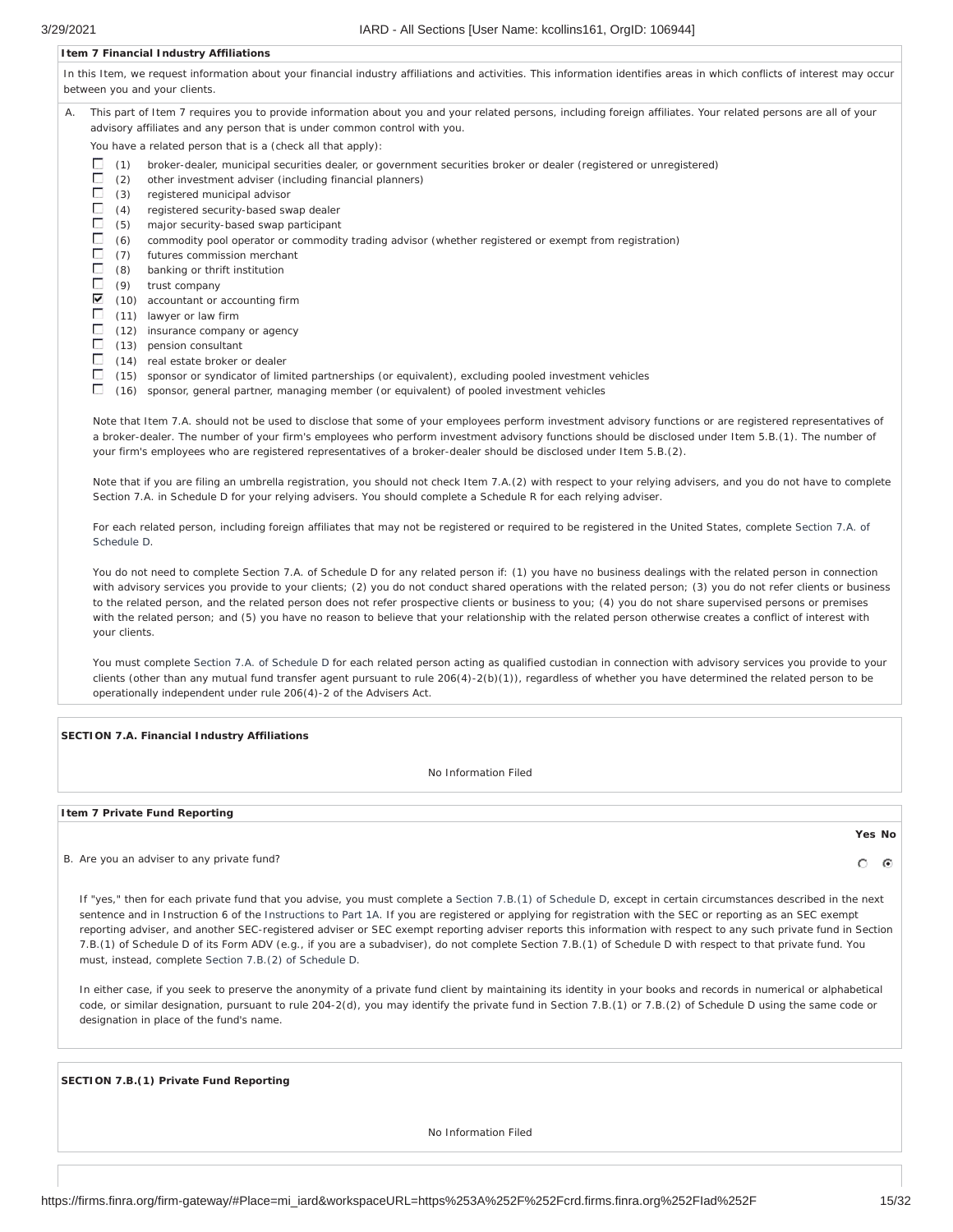**SECTION 7.B.(2)** *Private Fund* **Reporting**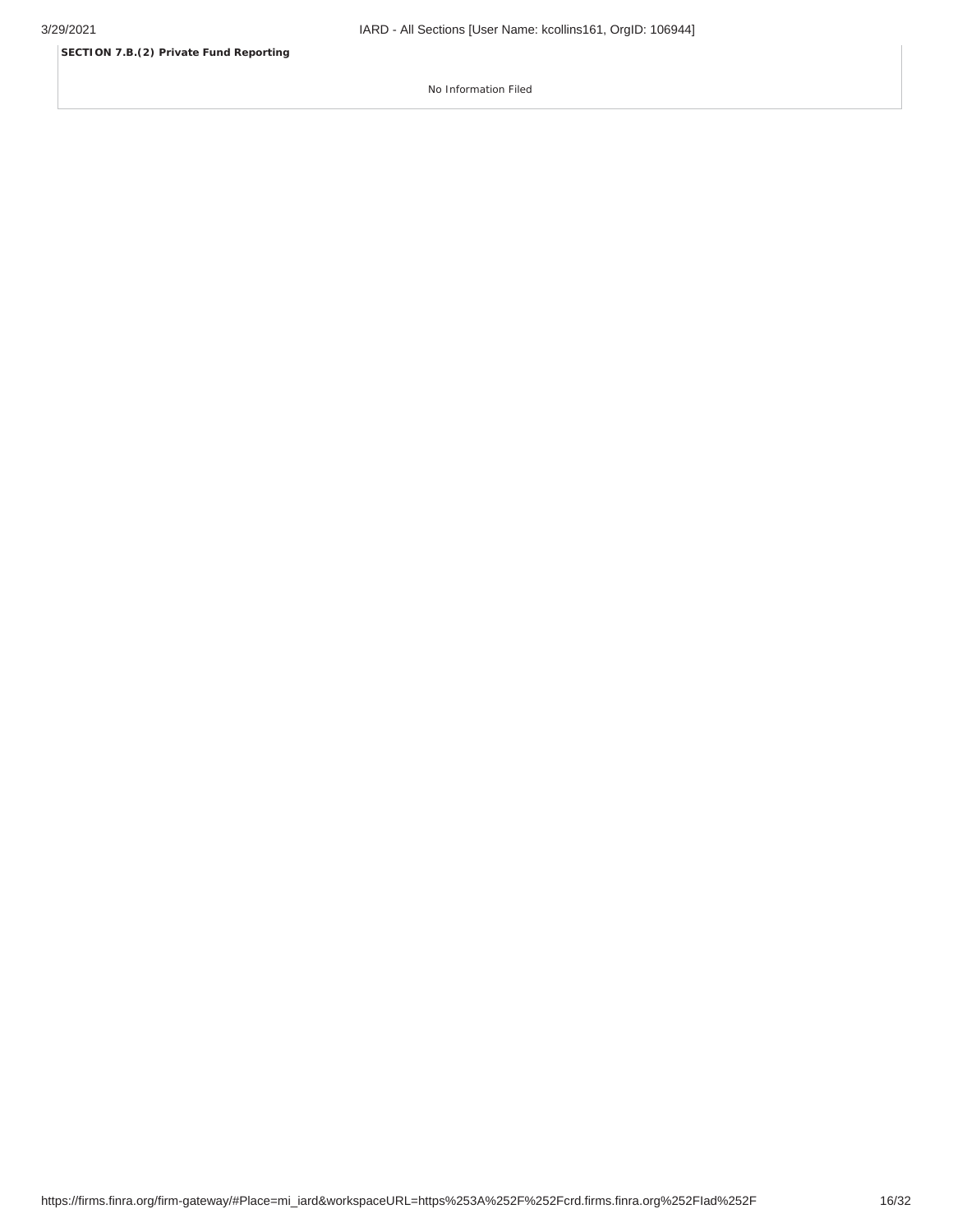|    |     | I tem 8 Participation or Interest in <i>Client</i> Transactions                                                                                                                                                                                                                                                                                                                                  |    |         |
|----|-----|--------------------------------------------------------------------------------------------------------------------------------------------------------------------------------------------------------------------------------------------------------------------------------------------------------------------------------------------------------------------------------------------------|----|---------|
|    |     | In this Item, we request information about your participation and interest in your clients' transactions. This information identifies additional areas in which conflicts<br>of interest may occur between you and your clients. Newly-formed advisers should base responses to these questions on the types of participation and interest<br>that you expect to engage in during the next year. |    |         |
|    |     | Like Item 7, Item 8 requires you to provide information about you and your <i>related persons</i> , including foreign affiliates.                                                                                                                                                                                                                                                                |    |         |
|    |     | <b>Proprietary Interest in Client Transactions</b>                                                                                                                                                                                                                                                                                                                                               |    |         |
| А. |     | Do you or any related person:                                                                                                                                                                                                                                                                                                                                                                    |    | Yes No  |
|    |     | (1) buy securities for yourself from advisory <i>clients</i> , or sell securities you own to advisory <i>clients</i> (principal transactions)?                                                                                                                                                                                                                                                   | о  | ⊛       |
|    | (2) | buy or sell for yourself securities (other than shares of mutual funds) that you also recommend to advisory clients?                                                                                                                                                                                                                                                                             | ⊙  | $\circ$ |
|    | (3) | recommend securities (or other investment products) to advisory clients in which you or any related person has some other proprietary<br>(ownership) interest (other than those mentioned in Items 8.A. (1) or (2))?                                                                                                                                                                             | O. | ⊙       |
|    |     | Sales Interest in Client Transactions                                                                                                                                                                                                                                                                                                                                                            |    |         |
| В. |     | Do you or any related person:                                                                                                                                                                                                                                                                                                                                                                    |    | Yes No  |
|    |     | (1) as a broker-dealer or registered representative of a broker-dealer, execute securities trades for brokerage customers in which advisory client<br>securities are sold to or bought from the brokerage customer (agency cross transactions)?                                                                                                                                                  | 0. | ⊛       |
|    |     | (2) recommend to advisory clients, or act as a purchaser representative for advisory clients with respect to, the purchase of securities for which<br>you or any related person serves as underwriter or general or managing partner?                                                                                                                                                            | O. | ⊛       |
|    |     | (3) recommend purchase or sale of securities to advisory clients for which you or any related person has any other sales interest (other than the<br>receipt of sales commissions as a broker or registered representative of a broker-dealer)?                                                                                                                                                  | O. | - ©     |
|    |     | <b>Investment or Brokerage Discretion</b>                                                                                                                                                                                                                                                                                                                                                        |    |         |
|    |     | Do you or any related person have discretionary authority to determine the:                                                                                                                                                                                                                                                                                                                      |    | Yes No  |
|    |     | (1) securities to be bought or sold for a <i>client's</i> account?                                                                                                                                                                                                                                                                                                                               | ⊙  | O       |
|    | (2) | amount of securities to be bought or sold for a <i>client's</i> account?                                                                                                                                                                                                                                                                                                                         | ⊛  | O       |
|    | (3) | broker or dealer to be used for a purchase or sale of securities for a <i>client's</i> account?                                                                                                                                                                                                                                                                                                  | ⊙  | $\circ$ |
|    | (4) | commission rates to be paid to a broker or dealer for a <i>client's</i> securities transactions?                                                                                                                                                                                                                                                                                                 | о  | ⊙       |
| D. |     | If you answer "yes" to C.(3) above, are any of the brokers or dealers related persons?                                                                                                                                                                                                                                                                                                           | о  | ⊛       |
| Ε. |     | Do you or any related person recommend brokers or dealers to clients?                                                                                                                                                                                                                                                                                                                            | ⊙  | O       |
| F. |     | If you answer "yes" to E. above, are any of the brokers or dealers related persons?                                                                                                                                                                                                                                                                                                              | O. | ⊛       |
| G. |     | (1) Do you or any related person receive research or other products or services other than execution from a broker-dealer or a third party ("soft<br>dollar benefits") in connection with <i>client</i> securities transactions?                                                                                                                                                                 | ⊙  | - 0     |
|    |     | (2) If "yes" to G. (1) above, are all the "soft dollar benefits" you or any related persons receive eligible "research or brokerage services" under<br>section 28(e) of the Securities Exchange Act of 1934?                                                                                                                                                                                     | ⊙  | -0      |
| Η. |     | (1) Do you or any related person, directly or indirectly, compensate any person that is not an employee for client referrals?                                                                                                                                                                                                                                                                    | ⊙  | - 0     |
|    |     | (2) Do you or any related person, directly or indirectly, provide any employee compensation that is specifically related to obtaining clients for the<br>firm (cash or non-cash compensation in addition to the <i>employee's</i> regular salary)?                                                                                                                                               | ⊙  | $\circ$ |
| Ι. |     | Do you or any related person, including any employee, directly or indirectly, receive compensation from any person (other than you or any related<br>person) for client referrals?                                                                                                                                                                                                               | О  | ⊛       |
|    |     | In your response to Item 8.1., do not include the regular salary you pay to an employee.                                                                                                                                                                                                                                                                                                         |    |         |
|    |     | In responding to Items 8.H. and 8.I., consider all cash and non-cash compensation that you or a related person gave to (in answering Item 8.H.) or received                                                                                                                                                                                                                                      |    |         |

*from (in answering Item 8.I.) any person in exchange for client referrals, including any bonus that is based, at least in part, on the number or amount of client referrals.*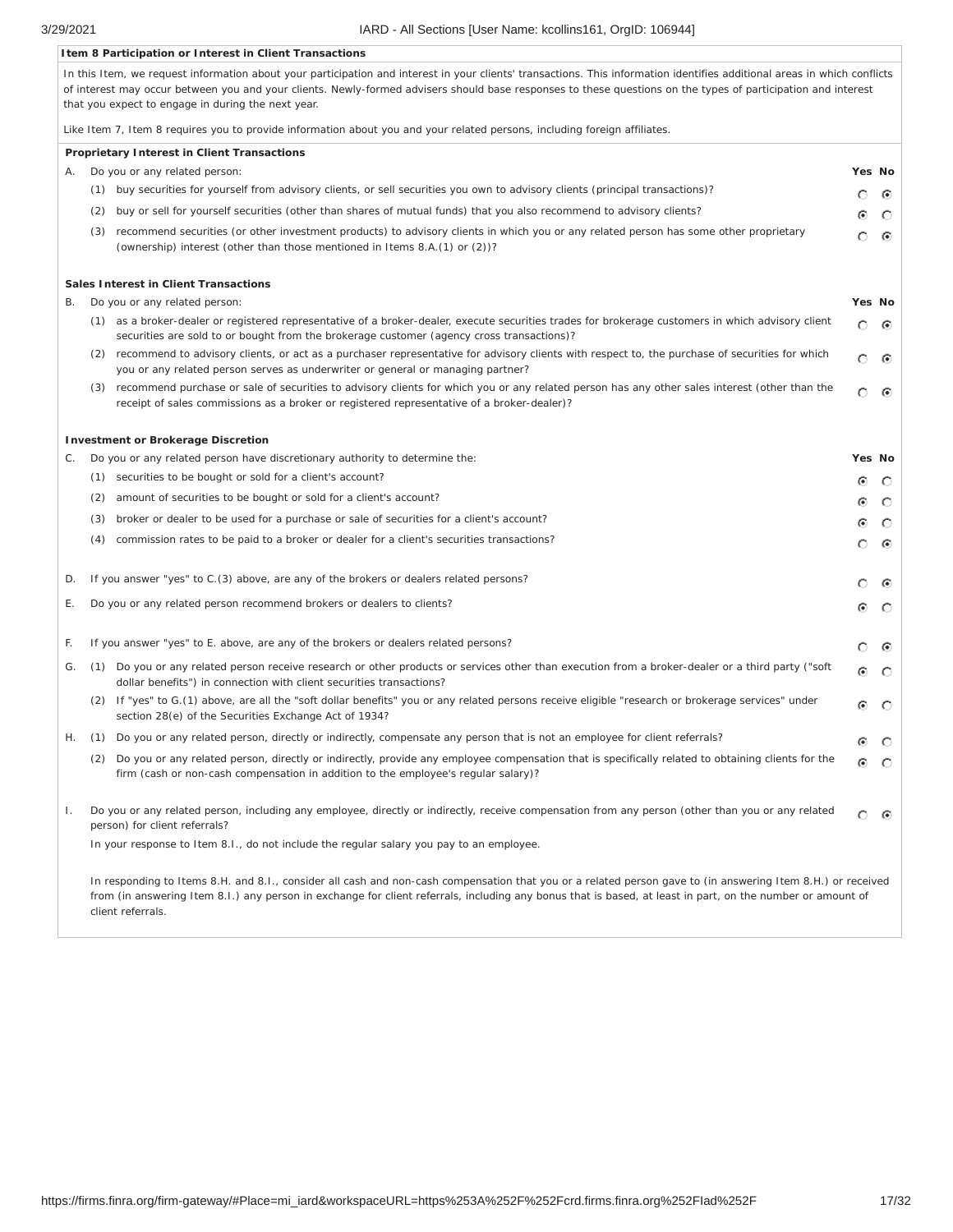|    |     | I tem 9 Custody                                                                                                                                                                                                                                                                                                                                                                                                                                                                                                                                                         |        |             |
|----|-----|-------------------------------------------------------------------------------------------------------------------------------------------------------------------------------------------------------------------------------------------------------------------------------------------------------------------------------------------------------------------------------------------------------------------------------------------------------------------------------------------------------------------------------------------------------------------------|--------|-------------|
|    |     | In this Item, we ask you whether you or a related person has custody of client (other than clients that are investment companies registered under the Investment<br>Company Act of 1940) assets and about your custodial practices.                                                                                                                                                                                                                                                                                                                                     |        |             |
| Α. |     | (1) Do you have custody of any advisory clients':                                                                                                                                                                                                                                                                                                                                                                                                                                                                                                                       |        | Yes No      |
|    |     | (a) cash or bank accounts?                                                                                                                                                                                                                                                                                                                                                                                                                                                                                                                                              |        | ⊙ ⊙         |
|    |     | (b) securities?                                                                                                                                                                                                                                                                                                                                                                                                                                                                                                                                                         |        | ⊙ ⊙         |
|    |     | If you are registering or registered with the SEC, answer "No" to Item 9.A.(1)(a) and (b) if you have custody solely because (i) you deduct your advisory fees<br>directly from your clients' accounts, or (ii) a related person has custody of client assets in connection with advisory services you provide to clients, but you<br>have overcome the presumption that you are not operationally independent (pursuant to Advisers Act rule 206(4)-2(d)(5)) from the related person.                                                                                  |        |             |
|    | (2) | If you checked "yes" to Item 9.A.(1)(a) or (b), what is the approximate amount of client funds and securities and total number of clients for which you<br>have custody:                                                                                                                                                                                                                                                                                                                                                                                                |        |             |
|    |     | U.S. Dollar Amount<br>Total Number of Clients                                                                                                                                                                                                                                                                                                                                                                                                                                                                                                                           |        |             |
|    |     | (a) $$249,039,485$<br>(b) 240                                                                                                                                                                                                                                                                                                                                                                                                                                                                                                                                           |        |             |
|    |     | If you are registering or registered with the SEC and you have custody solely because you deduct your advisory fees directly from your clients' accounts, do<br>not include the amount of those assets and the number of those clients in your response to Item 9.A.(2). If your related person has custody of client assets<br>in connection with advisory services you provide to clients, do not include the amount of those assets and number of those clients in your response to 9.A.<br>(2). Instead, include that information in your response to Item 9.B.(2). |        |             |
| В. |     | (1) In connection with advisory services you provide to clients, do any of your related persons have custody of any of your advisory clients':                                                                                                                                                                                                                                                                                                                                                                                                                          |        | Yes No      |
|    |     | (a) cash or bank accounts?                                                                                                                                                                                                                                                                                                                                                                                                                                                                                                                                              | O      | - 61        |
|    |     | (b) securities?                                                                                                                                                                                                                                                                                                                                                                                                                                                                                                                                                         | O.     | - 0         |
|    |     | You are required to answer this item regardless of how you answered Item 9.A. $(1)(a)$ or $(b)$ .                                                                                                                                                                                                                                                                                                                                                                                                                                                                       |        |             |
|    |     | (2) If you checked "yes" to Item 9.B. (1)(a) or (b), what is the approximate amount of client funds and securities and total number of clients for which your<br>related persons have custody:                                                                                                                                                                                                                                                                                                                                                                          |        |             |
|    |     | U.S. Dollar Amount<br>Total Number of Clients                                                                                                                                                                                                                                                                                                                                                                                                                                                                                                                           |        |             |
|    |     | $(a)$ \$<br>(b)                                                                                                                                                                                                                                                                                                                                                                                                                                                                                                                                                         |        |             |
| C. |     | If you or your related persons have custody of client funds or securities in connection with advisory services you provide to clients, check all the following<br>that apply:                                                                                                                                                                                                                                                                                                                                                                                           |        |             |
|    |     | (1) A qualified custodian(s) sends account statements at least quarterly to the investors in the pooled investment vehicle(s) you manage.                                                                                                                                                                                                                                                                                                                                                                                                                               | П      |             |
|    |     | (2) An independent public accountant audits annually the pooled investment vehicle(s) that you manage and the audited financial statements are<br>distributed to the investors in the pools.                                                                                                                                                                                                                                                                                                                                                                            | п      |             |
|    |     | (3) An independent public accountant conducts an annual surprise examination of client funds and securities.                                                                                                                                                                                                                                                                                                                                                                                                                                                            | о      |             |
|    |     | (4) An independent public accountant prepares an internal control report with respect to custodial services when you or your related persons are<br>qualified custodians for <i>client</i> funds and securities.                                                                                                                                                                                                                                                                                                                                                        |        |             |
|    |     | If you checked Item 9.C.(2), C.(3) or C.(4), list in Section 9.C. of Schedule D the accountants that are engaged to perform the audit or examination or<br>prepare an internal control report. (If you checked Item 9.C.(2), you do not have to list auditor information in Section 9.C. of Schedule D if you already<br>provided this information with respect to the private funds you advise in Section 7.B.(1) of Schedule D).                                                                                                                                      |        |             |
| D. |     | Do you or your related person(s) act as qualified custodians for your clients in connection with advisory services you provide to clients?<br>(1) you act as a qualified custodian                                                                                                                                                                                                                                                                                                                                                                                      |        | Yes No      |
|    |     | (2) your <i>related person(s)</i> act as qualified custodian(s)                                                                                                                                                                                                                                                                                                                                                                                                                                                                                                         | о<br>о | -61<br>- 61 |
|    |     | If you checked "yes" to Item 9.D.(2), all related persons that act as qualified custodians (other than any mutual fund transfer agent pursuant to rule<br>206(4)-2(b)(1)) must be identified in Section 7.A. of Schedule D, regardless of whether you have determined the related person to be operationally<br>independent under rule 206(4)-2 of the Advisers Act.                                                                                                                                                                                                    |        |             |
| Е. |     | If you are filing your annual updating amendment and you were subject to a surprise examination by an independent public accountant during your last fiscal<br>year, provide the date (MM/YYYY) the examination commenced:                                                                                                                                                                                                                                                                                                                                              |        |             |
| F. | 2   | If you or your related persons have custody of client funds or securities, how many persons, including, but not limited to, you and your related persons, act<br>as qualified custodians for your clients in connection with advisory services you provide to clients?                                                                                                                                                                                                                                                                                                  |        |             |
|    |     |                                                                                                                                                                                                                                                                                                                                                                                                                                                                                                                                                                         |        |             |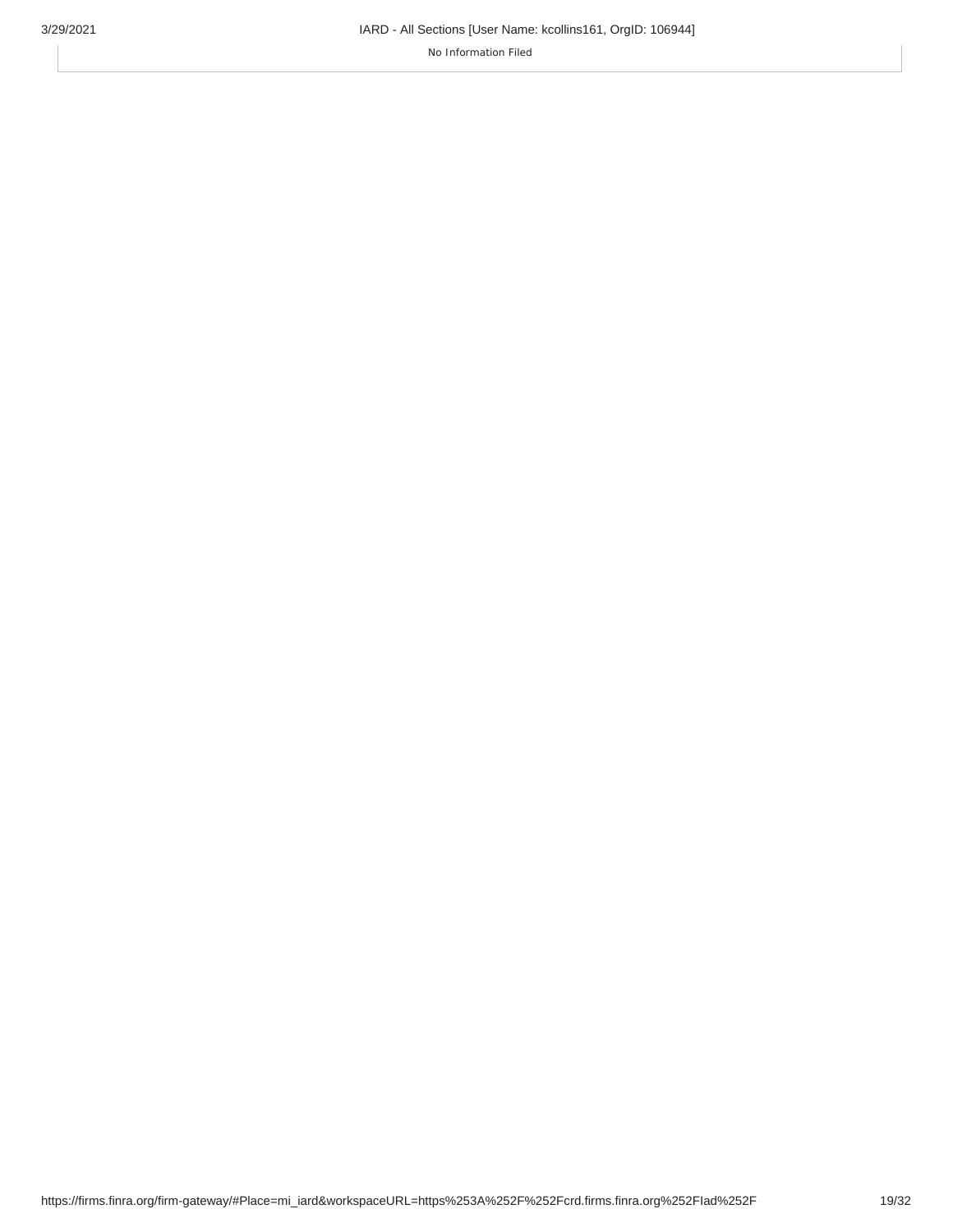### **Item 10 Control Persons** In this Item, we ask you to identify every *person* that, directly or indirectly, *controls* you. If you are filing an *umbrella registration*, the information in Item 10 should be provided for the *filing adviser* only. If you are submitting an initial application or report, you must complete Schedule A and Schedule B. Schedule A asks for information about your direct owners and executive officers. Schedule B asks for information about your indirect owners. If this is an amendment and you are updating information you reported on either Schedule A or Schedule B (or both) that you filed with your initial application or report, you must complete Schedule C. **Yes No** A. Does any *person* not named in Item 1.A. or Schedules A, B, or C, directly or indirectly, *control* your management or policies?  $\circ$ - 60

*If yes, complete Section 10.A. of Schedule D.*

B. If any *person* named in Schedules A, B, or C or in Section 10.A. of Schedule D is a public reporting company under Sections 12 or 15(d) of the Securities Exchange Act of 1934, please complete Section 10.B. of Schedule D.

**SECTION 10.A.** *Control Persons*

No Information Filed

**SECTION 10.B.** *Control Person* **Public Reporting Companies**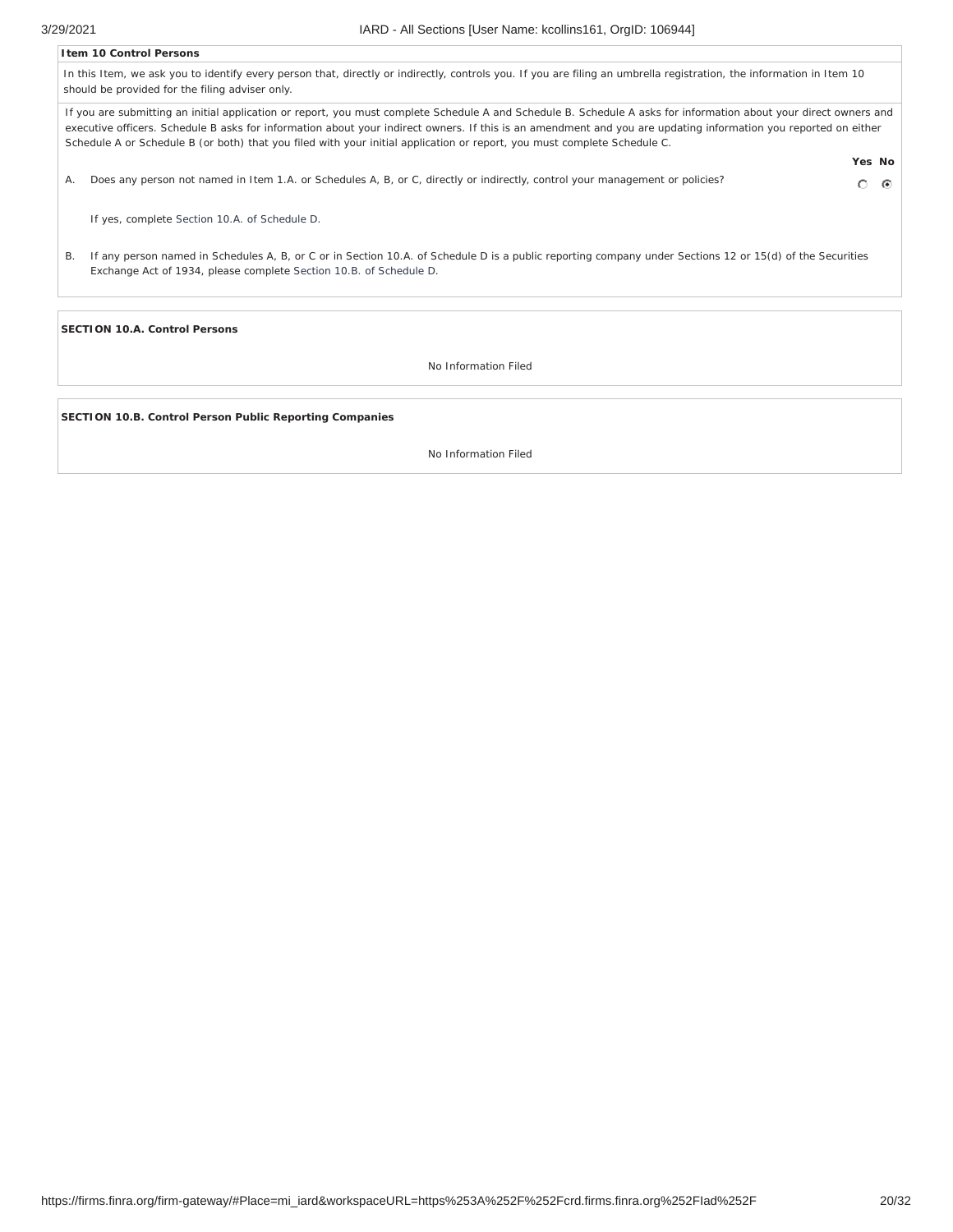In this Item, we ask for information about your disciplinary history and the disciplinary history of all your *advisory affiliates*. We use this information to determine whether to grant your application for registration, to decide whether to revoke your registration or to place limitations on your activities as an investment adviser, and to identify potential problem areas to focus on during our on-site examinations. One event may result in "yes" answers to more than one of the questions below. In accordance with General Instruction 5 to Form ADV, "you" and "your" include the *filing adviser* and all *relying advisers* under an *umbrella registration*.

Your *advisory affiliates* are: (1) all of your current *employees* (other than *employees* performing only clerical, administrative, support or similar functions); (2) all of your officers, partners, or directors (or any *person* performing similar functions); and (3) all *persons* directly or indirectly *controlling* you or *controlled* by you. If you are a "separately identifiable department or division" (SID) of a bank, see the Glossary of Terms to determine who your *advisory affiliates* are.

*If you are registered or registering with the SEC or if you are an exempt reporting adviser, you may limit your disclosure of any event listed in Item 11 to ten years following the date of the event. If you are registered or registering with a state, you must respond to the questions as posed; you may, therefore, limit your disclosure to ten years following the date of an event only in responding to Items 11.A.(1), 11.A.(2), 11.B.(1), 11.B.(2), 11.D.(4), and 11.H.(1)(a). For purposes of calculating this ten-year period, the date of an event is the date the final order, judgment, or decree was entered, or the date any rights of appeal from preliminary orders, judgments, or decrees lapsed.*

You must complete the appropriate Disclosure Reporting Page ("DRP") for "yes" answers to the questions in this Item 11.

|    |                                                                                                                                                                                                                                                                                                                                                                                                      |   | Yes No |
|----|------------------------------------------------------------------------------------------------------------------------------------------------------------------------------------------------------------------------------------------------------------------------------------------------------------------------------------------------------------------------------------------------------|---|--------|
|    | Do any of the events below involve you or any of your <i>supervised persons</i> ?                                                                                                                                                                                                                                                                                                                    | O | -61    |
|    | For "yes" answers to the following questions, complete a Criminal Action DRP:                                                                                                                                                                                                                                                                                                                        |   |        |
| А. | In the past ten years, have you or any advisory affiliate:                                                                                                                                                                                                                                                                                                                                           |   | Yes No |
|    | been convicted of or pled guilty or nolo contendere ("no contest") in a domestic, foreign, or military court to any felony?<br>(1)                                                                                                                                                                                                                                                                   |   | -61    |
|    | been charged with any felony?<br>(2)                                                                                                                                                                                                                                                                                                                                                                 |   | ⊙      |
|    | If you are registered or registering with the SEC, or if you are reporting as an exempt reporting adviser, you may limit your response to Item 11.A.(2) to<br>charges that are currently pending.                                                                                                                                                                                                    |   |        |
| В. | In the past ten years, have you or any advisory affiliate:                                                                                                                                                                                                                                                                                                                                           |   |        |
|    | been convicted of or pled guilty or nolo contendere ("no contest") in a domestic, foreign, or military court to a <i>misdemeanor</i> involving:<br>(1)<br>investments or an <i>investment-related</i> business, or any fraud, false statements, or omissions, wrongful taking of property, bribery, perjury,<br>forgery, counterfeiting, extortion, or a conspiracy to commit any of these offenses? |   | ⊙      |
|    | been charged with a misdemeanor listed in Item 11.B.(1)?<br>(2)                                                                                                                                                                                                                                                                                                                                      |   |        |

*If you are registered or registering with the SEC, or if you are reporting as an exempt reporting adviser, you may limit your response to Item 11.B.(2) to charges that are currently pending.*

|    | For "yes" answers to the following questions, complete a Regulatory Action DRP:                                                                                                                                                                                                                         |          |        |            |
|----|---------------------------------------------------------------------------------------------------------------------------------------------------------------------------------------------------------------------------------------------------------------------------------------------------------|----------|--------|------------|
| C. | Has the SEC or the Commodity Futures Trading Commission (CFTC) ever:                                                                                                                                                                                                                                    |          | Yes No |            |
|    | (1) found you or any <i>advisory affiliate</i> to have made a false statement or omission?                                                                                                                                                                                                              | Ο        |        | ⊙          |
|    | found you or any advisory affiliate to have been involved in a violation of SEC or CFTC regulations or statutes?<br>(2)                                                                                                                                                                                 | о        |        | ⊙          |
|    | found you or any advisory affiliate to have been a cause of an investment-related business having its authorization to do business denied,<br>suspended, revoked, or restricted?                                                                                                                        | O        |        | $\odot$    |
|    | (4) entered an order against you or any advisory affiliate in connection with investment-related activity?                                                                                                                                                                                              |          |        | €          |
|    | imposed a civil money penalty on you or any <i>advisory affiliate</i> , or <i>ordered</i> you or any <i>advisory affiliate</i> to cease and desist from any activity?<br>(5)                                                                                                                            | O.       |        | $\bullet$  |
| D. | Has any other federal regulatory agency, any state regulatory agency, or any foreign financial regulatory authority:                                                                                                                                                                                    |          |        |            |
|    | (1) ever found you or any <i>advisory affiliate</i> to have made a false statement or omission, or been dishonest, unfair, or unethical?                                                                                                                                                                | O        |        | ⊙          |
|    | ever found you or any advisory affiliate to have been involved in a violation of investment-related regulations or statutes?<br>(2)                                                                                                                                                                     | O        |        | ⊙          |
|    | ever found you or any advisory affiliate to have been a cause of an investment-related business having its authorization to do business denied,<br>(3)<br>suspended, revoked, or restricted?                                                                                                            | $\Omega$ |        | $\epsilon$ |
|    | (4) in the past ten years, entered an order against you or any advisory affiliate in connection with an investment-related activity?                                                                                                                                                                    |          |        | €          |
|    | ever denied, suspended, or revoked your or any <i>advisory affiliate's</i> registration or license, or otherwise prevented you or any <i>advisory affiliate</i> ,<br>(5)<br>by order, from associating with an investment-related business or restricted your or any advisory affiliate's activity?     | O        |        | $\bullet$  |
| Е. | Has any self-regulatory organization or commodities exchange ever:                                                                                                                                                                                                                                      |          |        |            |
|    | (1) found you or any <i>advisory affiliate</i> to have made a false statement or omission?                                                                                                                                                                                                              | Ο        |        | $\epsilon$ |
|    | (2) found you or any advisory affiliate to have been involved in a violation of its rules (other than a violation designated as a "minor rule violation"<br>under a plan approved by the SEC)?                                                                                                          | O        |        | ⊙          |
|    | (3) found you or any advisory affiliate to have been the cause of an investment-related business having its authorization to do business denied,<br>suspended, revoked, or restricted?                                                                                                                  | о        |        | ⊙          |
|    | (4) disciplined you or any <i>advisory affiliate</i> by expelling or suspending you or the <i>advisory affiliate</i> from membership, barring or suspending you or<br>the advisory affiliate from association with other members, or otherwise restricting your or the advisory affiliate's activities? | O        |        | $\odot$    |
| F. | Has an authorization to act as an attorney, accountant, or federal contractor granted to you or any advisory affiliate ever been revoked or<br>suspended?                                                                                                                                               | O        |        | ⊙          |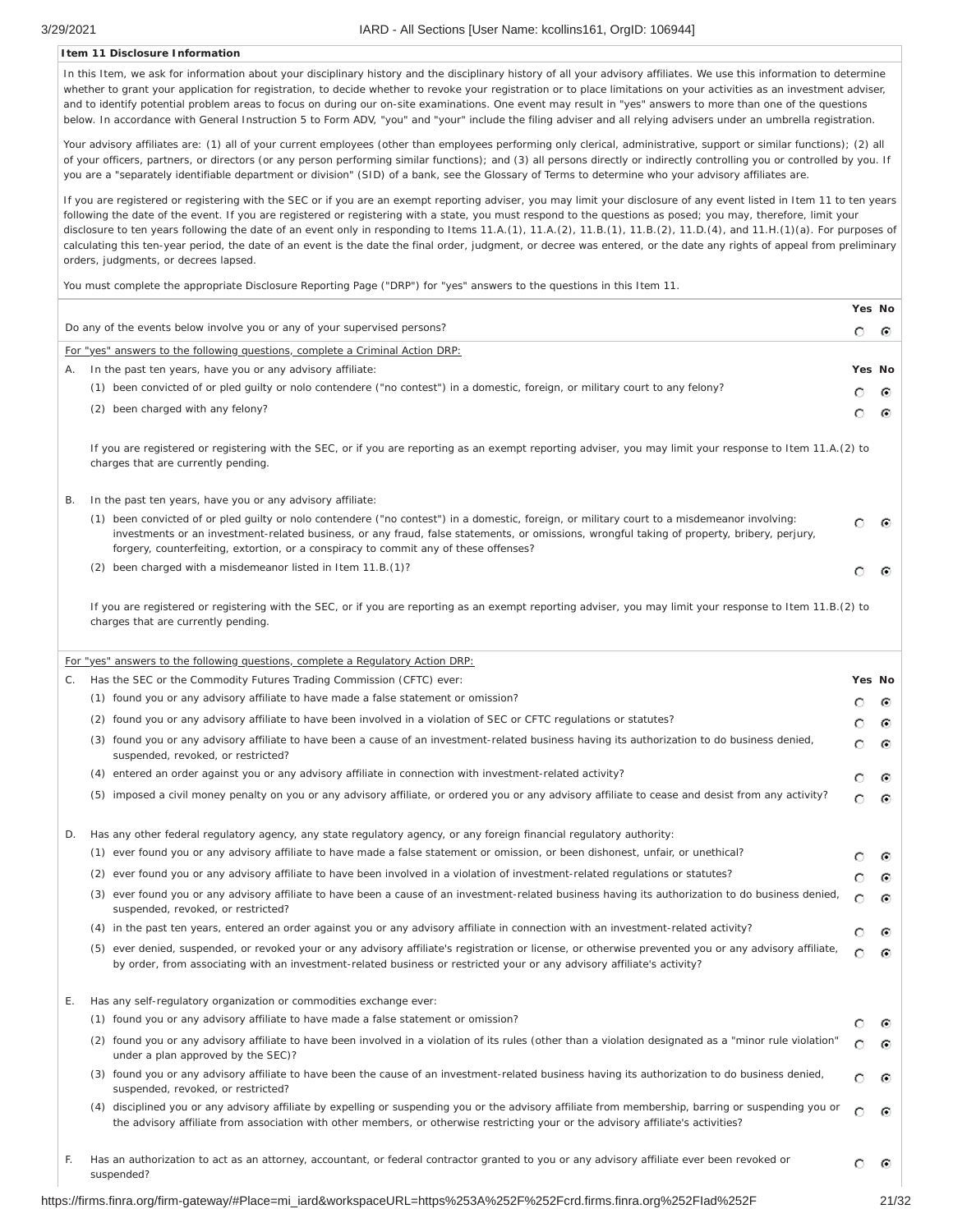state or *foreign financial regulatory authority*?

| Are you or any <i>advisory affiliate</i> now the subject of any regulatory <i>proceeding</i> that could result in a "yes" answer to any part of Item 11.C., 11.D.,<br>G.<br>or 11.E.? | $\circ$ | - 6    |
|---------------------------------------------------------------------------------------------------------------------------------------------------------------------------------------|---------|--------|
| For "yes" answers to the following questions, complete a Civil Judicial Action DRP:                                                                                                   |         |        |
| Has any domestic or foreign court:<br>Н.<br>(1)                                                                                                                                       |         | Yes No |
| (a) in the past ten years, enjoined you or any advisory affiliate in connection with any investment-related activity?                                                                 | O.      | - 6    |
| (b) ever found that you or any <i>advisory affiliate</i> were <i>involved</i> in a violation of <i>investment-related</i> statutes or regulations?                                    | O.      | -6     |
| ever dismissed, pursuant to a settlement agreement, an <i>investment-related</i> civil action brought against you or any <i>advisory affiliate</i> by a<br>(C)                        | O       | ⊙      |

(2) Are you or any *advisory affiliate* now the subject of any civil *proceeding* that could result in a "yes" answer to any part of Item 11.H.(1)?

https://firms.finra.org/firm-gateway/#Place=mi\_iard&workspaceURL=https%253A%252F%252Fcrd.firms.finra.org%252FIad%252F 22/32

 $O - \Theta$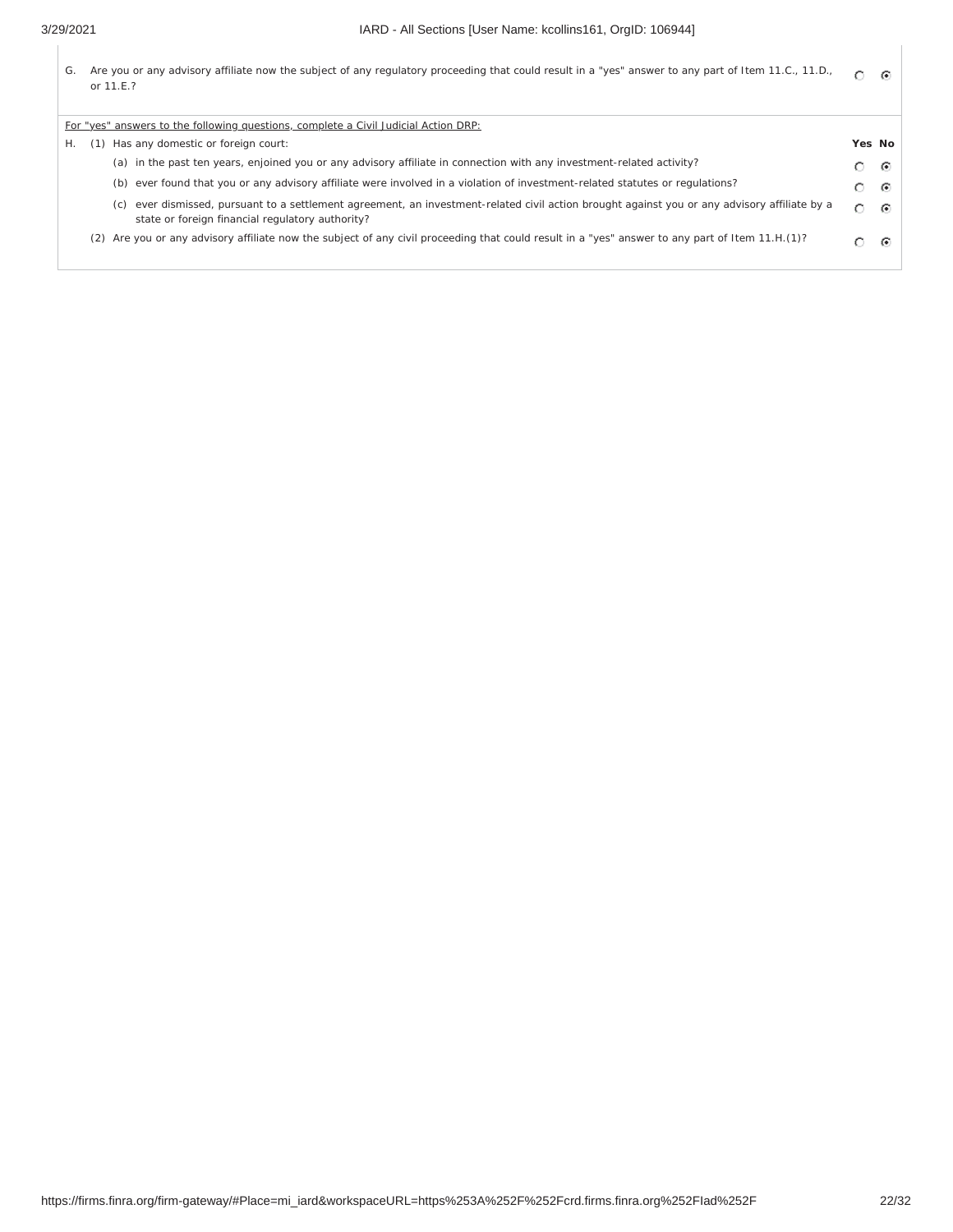#### **Item 12 Small Businesses**

The SEC is required by the Regulatory Flexibility Act to consider the effect of its regulations on small entities. In order to do this, we need to determine whether you meet the definition of "small business" or "small organization" under rule 0-7.

Answer this Item 12 only if you are registered or registering with the SEC **and** you indicated in response to Item 5.F.(2)(c) that you have regulatory assets under management of less than \$25 million. You are not required to answer this Item 12 if you are filing for initial registration as a state adviser, amending a current state registration, or switching from SEC to state registration.

For purposes of this Item 12 only:

- Total Assets refers to the total assets of a firm, rather than the assets managed on behalf of *clients*. In determining your or another *person's* total assets, you may use the total assets shown on a current balance sheet (but use total assets reported on a consolidated balance sheet with subsidiaries included, if that amount is larger).
- *Control* means the power to direct or cause the direction of the management or policies of a *person*, whether through ownership of securities, by contract, or otherwise. Any *person* that directly or indirectly has the right to vote 25 percent or more of the voting securities, or is entitled to 25 percent or more of the profits, of another *person* is presumed to *control* the other *person*.

|    |                                                                                                                                                                                                                                                             | Yes No          |      |
|----|-------------------------------------------------------------------------------------------------------------------------------------------------------------------------------------------------------------------------------------------------------------|-----------------|------|
| А. | Did you have total assets of \$5 million or more on the last day of your most recent fiscal year?                                                                                                                                                           | O               |      |
|    | If "yes," you do not need to answer Items 12.B. and 12.C.                                                                                                                                                                                                   |                 |      |
| В. | Do you:                                                                                                                                                                                                                                                     |                 |      |
|    | control another investment adviser that had regulatory assets under management (calculated in response to Item 5.F.(2)(c) of Form ADV) of<br>(1)<br>\$25 million or more on the last day of its most recent fiscal year?                                    | <u>o o</u>      |      |
|    | control another person (other than a natural person) that had total assets of \$5 million or more on the last day of its most recent fiscal year?<br>(2)                                                                                                    | $\circ$ $\circ$ |      |
| C. | Are you:                                                                                                                                                                                                                                                    |                 |      |
|    | controlled by or under common control with another investment adviser that had regulatory assets under management (calculated in response<br>(1)<br>to Item 5.F.(2)(c) of Form ADV) of \$25 million or more on the last day of its most recent fiscal year? | O               | - 0- |
|    | controlled by or under common control with another person (other than a natural person) that had total assets of \$5 million or more on the last<br>(2)<br>day of its most recent fiscal year?                                                              | $\circ$ $\circ$ |      |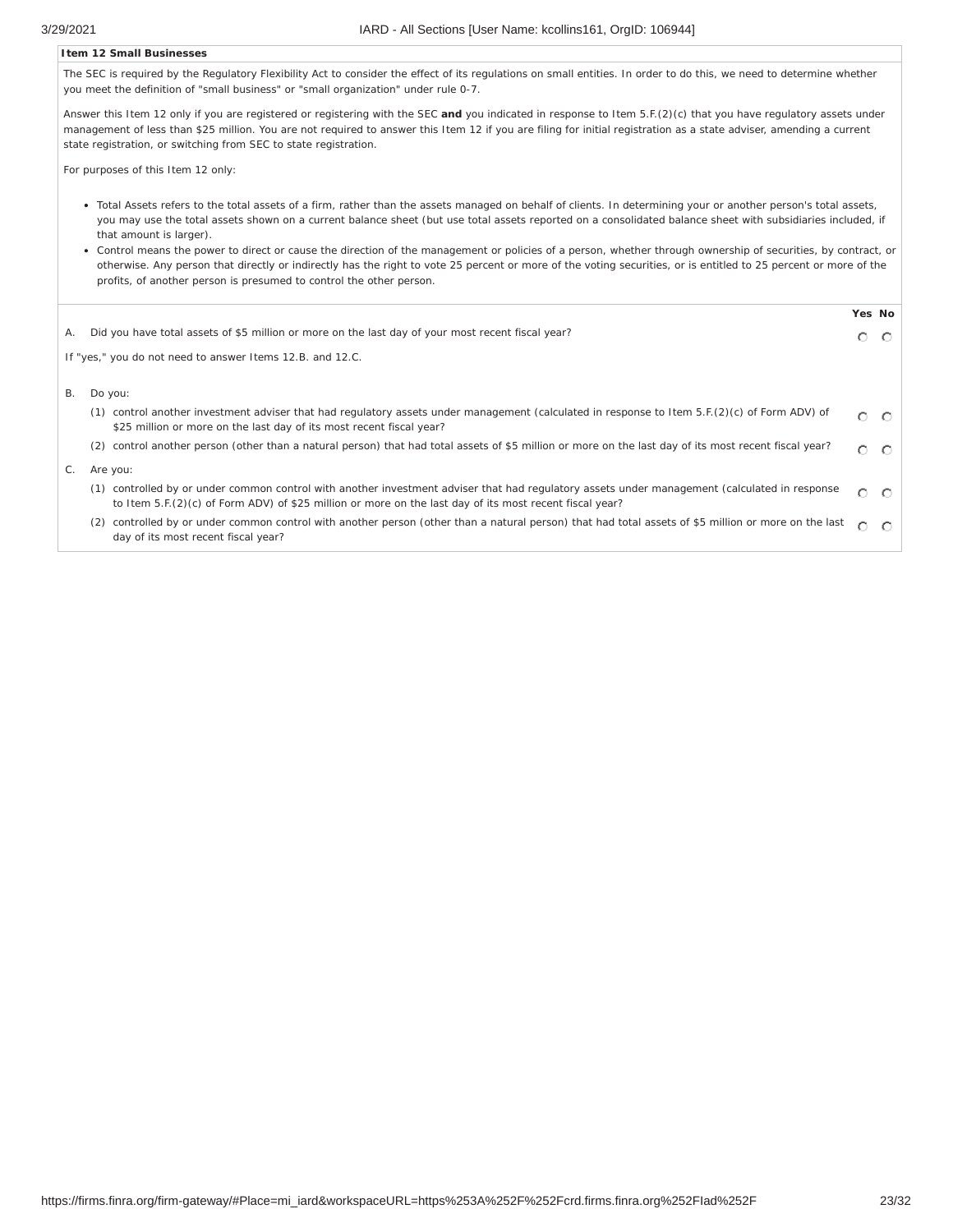# **Schedule A**

#### **Direct Owners and Executive Officers**

- 1. Complete Schedule A only if you are submitting an initial application or report. Schedule A asks for information about your direct owners and executive officers. Use Schedule C to amend this information.
- 2. Direct Owners and Executive Officers. List below the names of:

(a) each Chief Executive Officer, Chief Financial Officer, Chief Operations Officer, Chief Legal Officer, Chief Compliance Officer(Chief Compliance Officer is required if you are registered or applying for registration and cannot be more than one individual), director, and any other individuals with similar status or functions;

(b) if you are organized as a corporation, each shareholder that is a direct owner of 5% or more of a class of your voting securities, unless you are a public reporting company (a company subject to Section 12 or 15(d) of the Exchange Act); Direct owners include any *person* that owns, beneficially owns, has the right to vote, or has the power to sell or direct the sale of, 5% or more of a class of your voting securities. For purposes of this Schedule, a *person* beneficially owns any securities: (i) owned by his/her child, stepchild, grandchild, parent, stepparent, grandparent, spouse, sibling, mother-in-law, father-in-law, son-in-law, daughter-in-law, brother-in-law, or sister-in-law, sharing the same residence; or (ii) that he/she has the right to acquire, within 60 days, through the exercise of any option, warrant, or right to purchase the security.

- (c) if you are organized as a partnership, all general partners and those limited and special partners that have the right to receive upon dissolution, or have contributed, 5% or more of your capital;
- (d) in the case of a trust that directly owns 5% or more of a class of your voting securities, or that has the right to receive upon dissolution, or has contributed, 5% or more of your capital, the trust and each trustee; and
- (e) if you are organized as a limited liability company ("LLC"), (i) those members that have the right to receive upon dissolution, or have contributed, 5% or more of your capital, and (ii) if managed by elected managers, all elected managers.
- <sup>3.</sup> Do you have any indirect owners to be reported on Schedule B?  $\cdot$   $\bullet$  Yes  $\cdot$  O No
- 4. In the DE/FE/I column below, enter "DE" if the owner is a domestic entity, "FE" if the owner is an entity incorporated or domiciled in a foreign country, or "I" if the owner or executive officer is an individual.
- 5. Complete the Title or Status column by entering board/management titles; status as partner, trustee, sole proprietor, elected manager, shareholder, or member; and for shareholders or members, the class of securities owned (if more than one is issued).
- 6. Ownership codes are: NA less than 5% B 10% but less than 25% D 50% but less than 75%
	- A 5% but less than 10% C 25% but less than 50% E 75% or more
- 7. (a) In the *Control Person* column, enter "Yes" if the *person* has *control* as defined in the Glossary of Terms to Form ADV, and enter "No" if the *person* does not have *control*. Note that under this definition, most executive officers and all 25% owners, general partners, elected managers, and trustees are *control persons*.
	- (b) In the PR column, enter "PR" if the owner is a public reporting company under Sections 12 or 15(d) of the Exchange Act.
	- (c) Complete each column.

| FULL LEGAL NAME (Individuals: Last<br>DE/FE/I Title or |    |                  | Date Title or Status |      |        |     | Ownership Control PR CRD No. If None: S.S. No. and Date of |
|--------------------------------------------------------|----|------------------|----------------------|------|--------|-----|------------------------------------------------------------|
| Name, First Name, Middle Name)                         |    | <b>Status</b>    | Acquired MM/YYYY     | Code | Person |     | Birth, IRS Tax No. or Employer ID No.                      |
| MCCORVIE, JOHN, NEAL                                   |    | CCO              | 03/2000              |      |        | N   | 1509677                                                    |
| GILPIN PARTNERS, INC.                                  | DE | <b>MEMBER</b>    | 04/2007              |      |        | I N | 20-8836410                                                 |
| TARA HUME FINANCIAL CONSULTING. LLC                    | DE | MANAGING 04/2009 |                      |      |        |     | N 26-0395902                                               |
|                                                        |    | <b>MEMBER</b>    |                      |      |        |     |                                                            |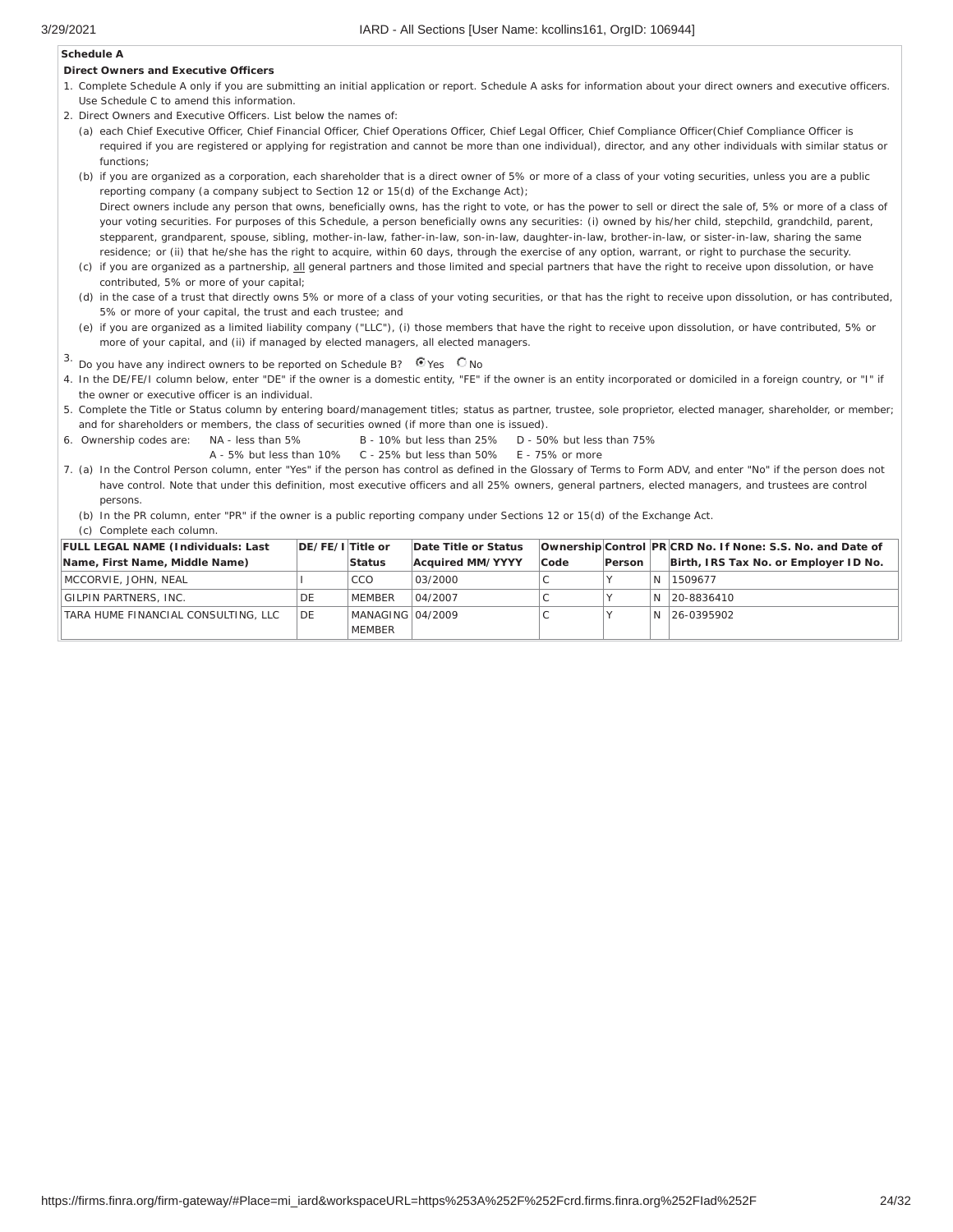# **Schedule B**

#### **Indirect Owners**

- 1. Complete Schedule B only if you are submitting an initial application or report. Schedule B asks for information about your indirect owners; you must first complete Schedule A, which asks for information about your direct owners. Use Schedule C to amend this information.
- 2. Indirect Owners. With respect to each owner listed on Schedule A (except individual owners), list below:
	- (a) in the case of an owner that is a corporation, each of its shareholders that beneficially owns, has the right to vote, or has the power to sell or direct the sale of, 25% or more of a class of a voting security of that corporation;

For purposes of this Schedule, a *person* beneficially owns any securities: (i) owned by his/her child, stepchild, grandchild, parent, stepparent, grandparent, spouse, sibling, mother-in-law, father-in-law, son-in-law, daughter-in-law, brother-in-law, or sister-in-law, sharing the same residence; or (ii) that he/she has the right to acquire, within 60 days, through the exercise of any option, warrant, or right to purchase the security.

- (b) in the case of an owner that is a partnership, all general partners and those limited and special partners that have the right to receive upon dissolution, or have contributed, 25% or more of the partnership's capital;
- (c) in the case of an owner that is a trust, the trust and each trustee; and
- (d) in the case of an owner that is a limited liability company ("LLC"), (i) those members that have the right to receive upon dissolution, or have contributed, 25% or more of the LLC's capital, and (ii) if managed by elected managers, all elected managers.
- 3. Continue up the chain of ownership listing all 25% owners at each level. Once a public reporting company (a company subject to Sections 12 or 15(d) of the Exchange Act) is reached, no further ownership information need be given.
- 4. In the DE/FE/I column below, enter "DE" if the owner is a domestic entity, "FE" if the owner is an entity incorporated or domiciled in a foreign country, or "I" if the owner is an individual.
- 5. Complete the Status column by entering the owner's status as partner, trustee, elected manager, shareholder, or member; and for shareholders or members, the class of securities owned (if more than one is issued).
- 6. Ownership codes are: C 25% but less than 50% E 75% or more

D - 50% but less than 75% F - Other (general partner, trustee, or elected manager)

7. (a) In the *Control Person* column, enter "Yes" if the *person* has *control* as defined in the Glossary of Terms to Form ADV, and enter "No" if the *person* does not have *control*. Note that under this definition, most executive officers and all 25% owners, general partners, elected managers, and trustees are *control persons*.

(b) In the PR column, enter "PR" if the owner is a public reporting company under Sections 12 or 15(d) of the Exchange Act.

(c) Complete each column.

| FULL LEGAL NAME (Individuals: Last  DE/FE/I Entity in Which |  |                                                  | <b>Status</b>     | Date Status |      |        |    | Ownership <i>Control</i> PR <i>CRD</i> No. If None: S.S. No. and |
|-------------------------------------------------------------|--|--------------------------------------------------|-------------------|-------------|------|--------|----|------------------------------------------------------------------|
| Name, First Name, Middle Name)                              |  | Interest is Owned                                |                   | Acquired    | Code | Person |    | Date of Birth, IRS Tax No. or                                    |
|                                                             |  |                                                  |                   | MM/YYYY     |      |        |    | Employer ID No.                                                  |
| GLASMAN, JOHN, JOSEPH_                                      |  | <b>GILPIN PARTNERS.</b><br>INC.                  | PRESIDENT 04/2007 |             |      |        | A  | 2323660                                                          |
| Hefty, TARA, JILL                                           |  | TARA HUME<br><b>FINANCIAL</b><br>CONSULTING, LLC | MANAGER           | 04/2009     |      |        | ۱N | 5469036                                                          |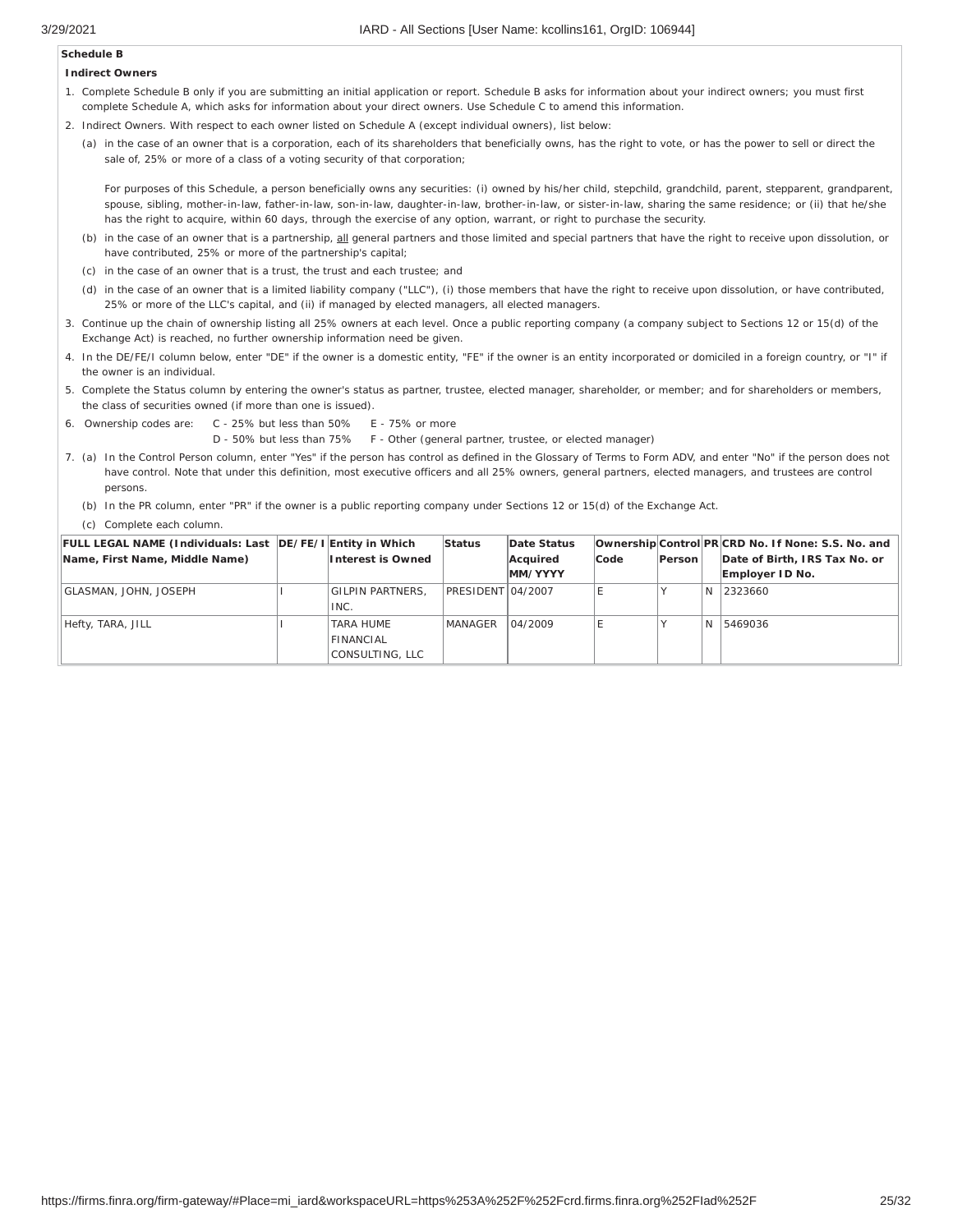## **Schedule D - Miscellaneous**

You may use the space below to explain a response to an Item or to provide any other information.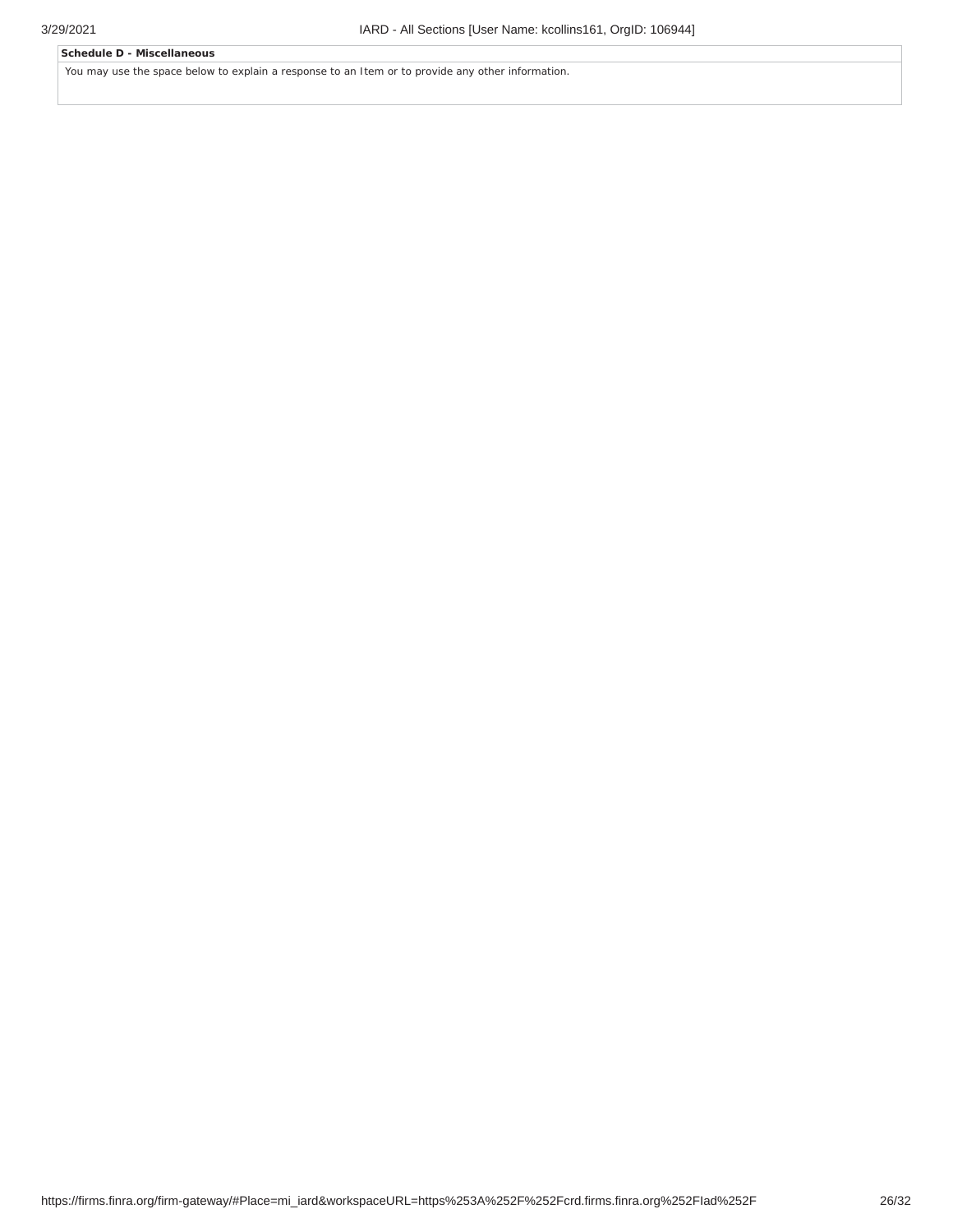**Schedule R**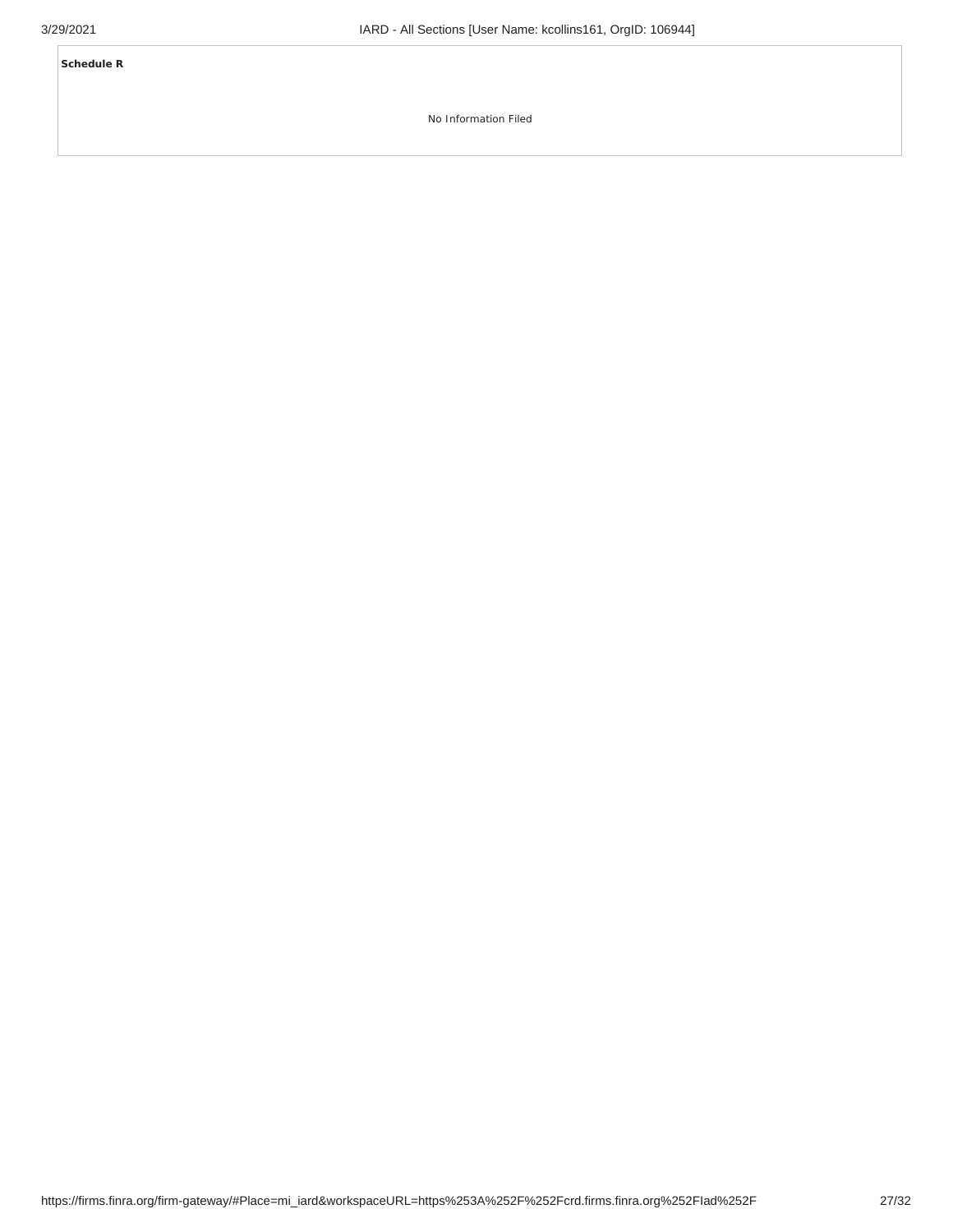| <b>DRP Pages</b>                                      |  |  |  |  |  |  |  |
|-------------------------------------------------------|--|--|--|--|--|--|--|
| CRIMINAL DISCLOSURE REPORTING PAGE (ADV)              |  |  |  |  |  |  |  |
| No Information Filed                                  |  |  |  |  |  |  |  |
|                                                       |  |  |  |  |  |  |  |
| REGULATORY ACTION DISCLOSURE REPORTING PAGE (ADV)     |  |  |  |  |  |  |  |
| No Information Filed                                  |  |  |  |  |  |  |  |
|                                                       |  |  |  |  |  |  |  |
| CIVIL JUDICIAL ACTION DISCLOSURE REPORTING PAGE (ADV) |  |  |  |  |  |  |  |
| No Information Filed                                  |  |  |  |  |  |  |  |
|                                                       |  |  |  |  |  |  |  |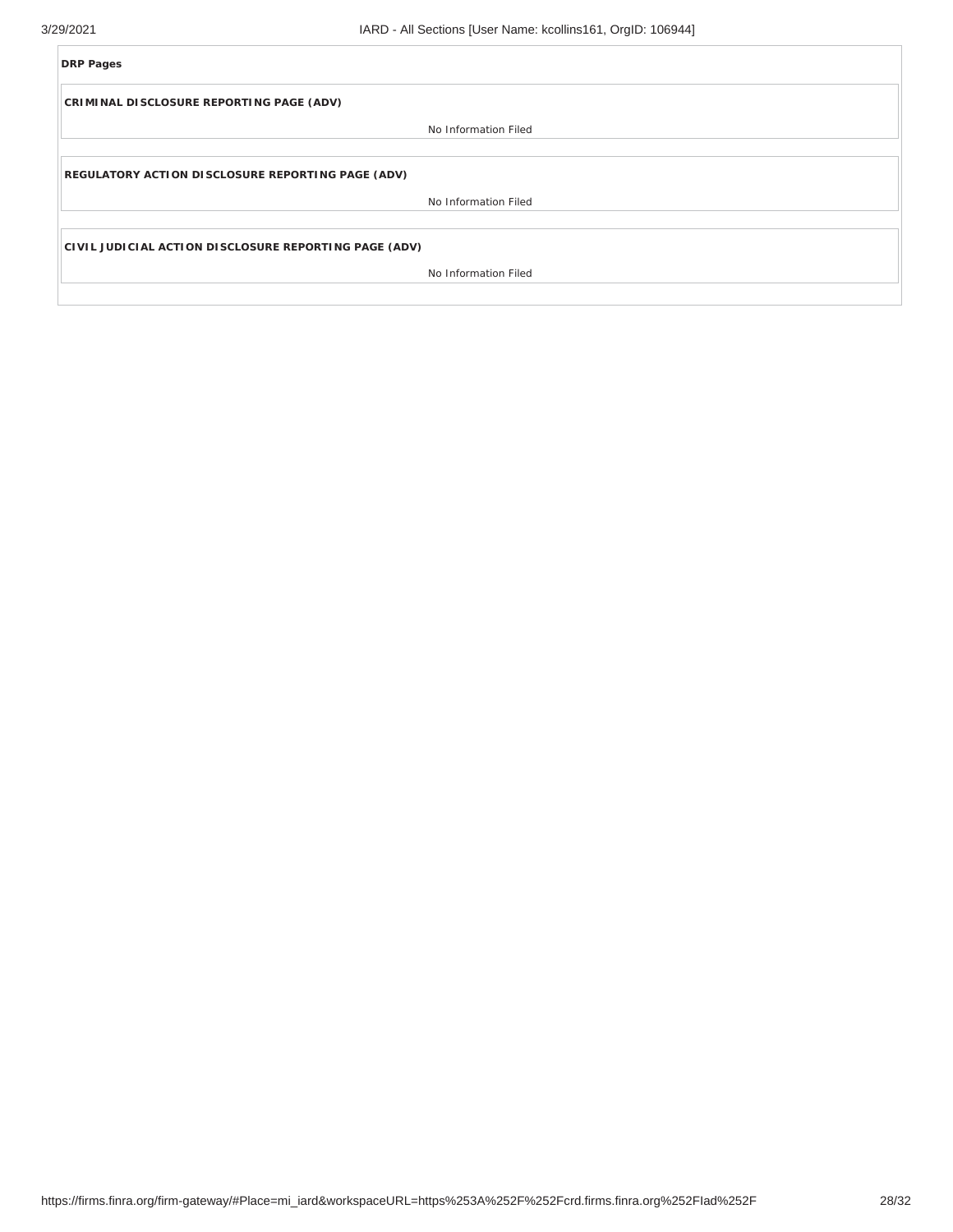Financial Planning Services, Selection of Other

Advisers/Solicitors

# **Part 2 Exemption from brochure delivery requirements for SEC-registered advisers** SEC rules exempt SEC-registered advisers from delivering a firm brochure to some kinds of clients. If these exemptions excuse you from delivering a brochure to *all* of your advisory clients, you do not have to prepare a brochure. **Yes No** Are you exempt from delivering a brochure to all of your clients under these rules?  $\circ$  $\odot$ *If no, complete the ADV Part 2 filing below.* Amend, retire or file new brochures: **Brochure ID** Brochure Name Brochure Type(s) 309188 PART 2A BROCHURE High net worth individuals, Pension plans/profit sharing plans, Foundations/charities, Individuals, Financial Planning Services, Selection of Other Advisers/Solicitors 348769 PART 2A BROCHURE Individuals, High net worth individuals, Pension plans/profit sharing plans, Foundations/charities,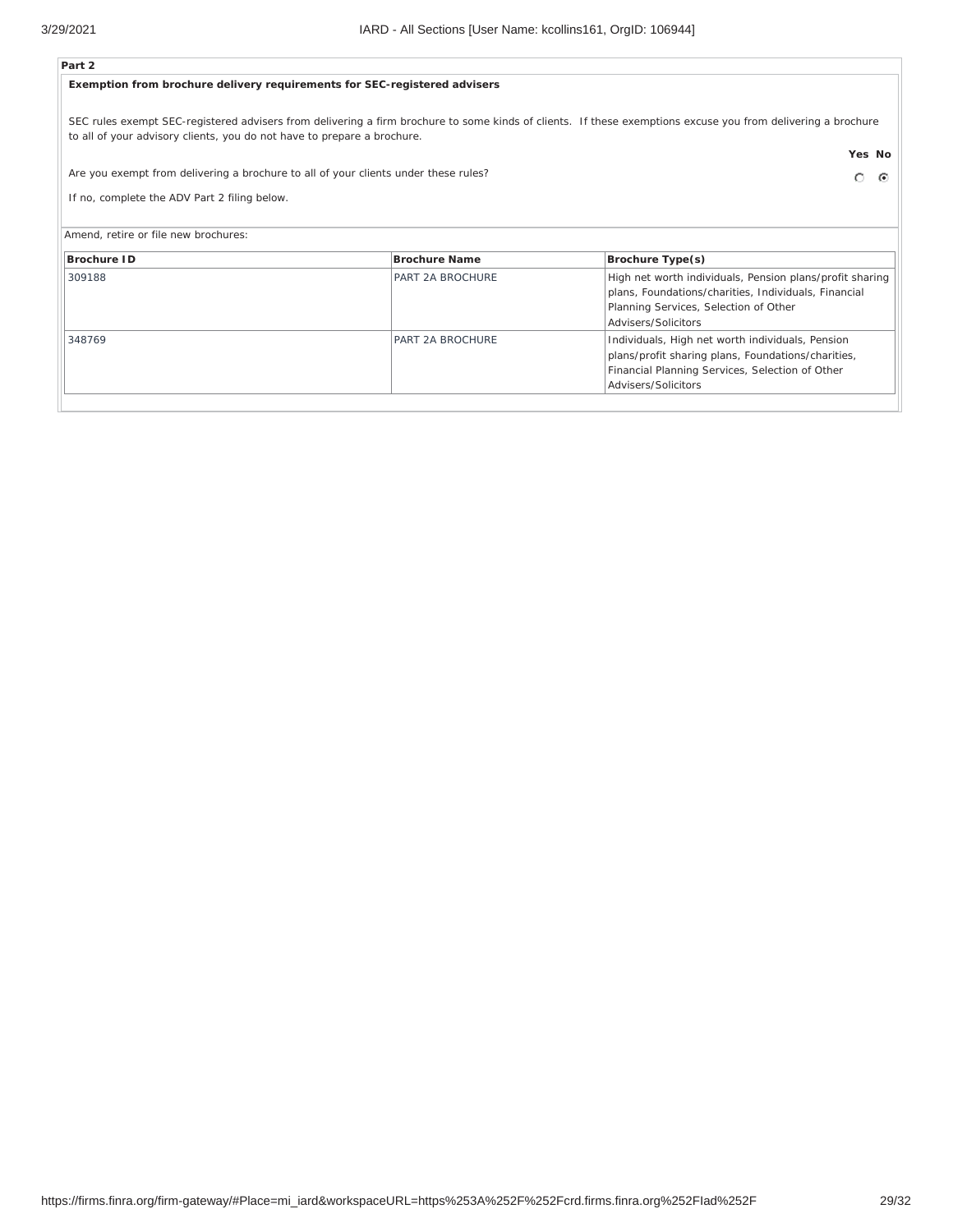| Part 3 |     |                           |                |        |  |
|--------|-----|---------------------------|----------------|--------|--|
|        | CRS | Type(s)                   | Affiliate Info | Retire |  |
|        | ♪   | <b>Investment Adviser</b> |                |        |  |
|        | 黄   | <b>Investment Adviser</b> |                |        |  |
|        |     |                           |                |        |  |
|        |     |                           |                |        |  |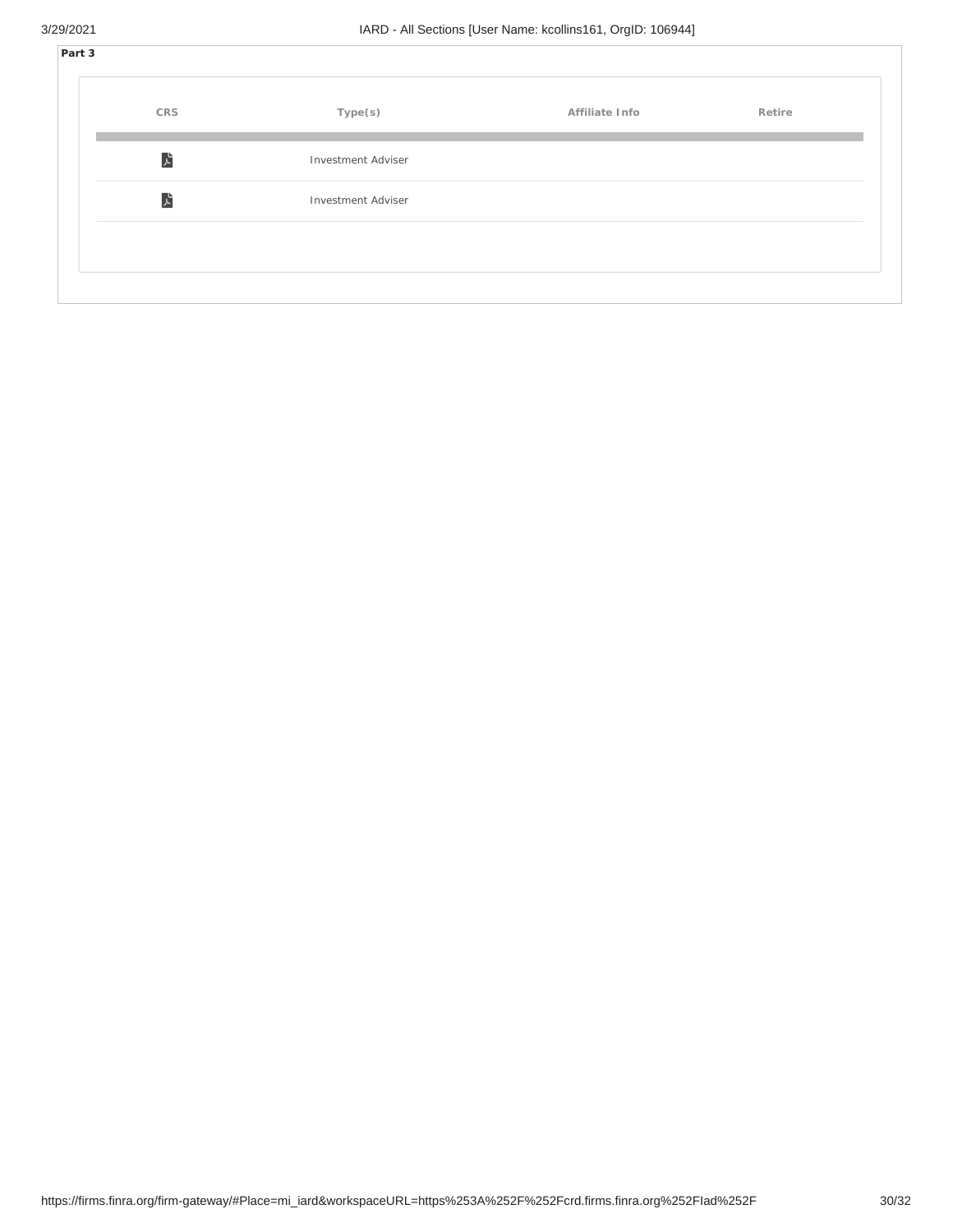#### **Execution Pages**

#### **DOMESTIC INVESTMENT ADVISER EXECUTION PAGE**

You must complete the following Execution Page to Form ADV. This execution page must be signed and attached to your initial submission of Form ADV to the SEC and all amendments.

#### Appointment of Agent for Service of Process

By signing this Form ADV Execution Page, you, the undersigned adviser, irrevocably appoint the Secretary of State or other legally designated officer, of the state in which you maintain your *principal office and place of business* and any other state in which you are submitting a *notice filing*, as your agents to receive service, and agree that such *persons* may accept service on your behalf, of any notice, subpoena, summons, *order* instituting *proceedings*, demand for arbitration, or other process or papers, and you further agree that such service may be made by registered or certified mail, in any federal or state action, administrative *proceeding* or arbitration brought against you in any place subject to the jurisdiction of the United States, if the action, *proceeding*, or arbitration (a) arises out of any activity in connection with your investment advisory business that is subject to the jurisdiction of the United States, and (b) is *founded*, directly or indirectly, upon the provisions of: (i) the Securities Act of 1933, the Securities Exchange Act of 1934, the Trust Indenture Act of 1939, the Investment Company Act of 1940, or the Investment Advisers Act of 1940, or any rule or regulation under any of these acts, or (ii) the laws of the state in which you maintain your *principal office and place of business* or of any state in which you are submitting a *notice filing*.

#### **Signature**

I, the undersigned, sign this Form ADV on behalf of, and with the authority of, the investment adviser. The investment adviser and I both certify, under penalty of perjury under the laws of the United States of America, that the information and statements made in this ADV, including exhibits and any other information submitted, are true and correct, and that I am signing this Form ADV Execution Page as a free and voluntary act.

I certify that the adviser's books and records will be preserved and available for inspection as required by law. Finally, I authorize any *person* having *custody* or possession of these books and records to make them available to federal and state regulatory representatives.

Signature: JOHN MCCORVIE Printed Name: JOHN MCCORVIE Adviser *CRD* Number: 106944

Date: MM/DD/YYYY 03/09/2021 Title: CCO

#### *NON-RESIDENT* **INVESTMENT ADVISER EXECUTION PAGE**

You must complete the following Execution Page to Form ADV. This execution page must be signed and attached to your initial submission of Form ADV to the SEC and all amendments.

#### 1. Appointment of Agent for Service of Process

By signing this Form ADV Execution Page, you, the undersigned adviser, irrevocably appoint each of the Secretary of the SEC, and the Secretary of State or other legally designated officer, of any other state in which you are submitting a *notice filing*, as your agents to receive service, and agree that such persons may accept service on your behalf, of any notice, subpoena, summons, *order* instituting *proceedings*, demand for arbitration, or other process or papers, and you further agree that such service may be made by registered or certified mail, in any federal or state action, administrative *proceeding* or arbitration brought against you in any place subject to the jurisdiction of the United States, if the action, *proceeding* or arbitration (a) arises out of any activity in connection with your investment advisory business that is subject to the jurisdiction of the United States, and (b) is *founded*, directly or indirectly, upon the provisions of: (i) the Securities Act of 1933, the Securities Exchange Act of 1934, the Trust Indenture Act of 1939, the Investment Company Act of 1940, or the Investment Advisers Act of 1940, or any rule or regulation under any of these acts, or (ii) the laws of any state in which you are submitting a *notice filing*.

#### 2. Appointment and Consent: Effect on Partnerships

If you are organized as a partnership, this irrevocable power of attorney and consent to service of process will continue in effect if any partner withdraws from or is admitted to the partnership, provided that the admission or withdrawal does not create a new partnership. If the partnership dissolves, this irrevocable power of attorney and consent shall be in effect for any action brought against you or any of your former partners.

#### 3. *Non-Resident* Investment Adviser Undertaking Regarding Books and Records

By signing this Form ADV, you also agree to provide, at your own expense, to the U.S. Securities and Exchange Commission at its principal office in Washington D.C., at any Regional or District Office of the Commission, or at any one of its offices in the United States, as specified by the Commission, correct, current, and complete copies of any or all records that you are required to maintain under Rule 204-2 under the Investment Advisers Act of 1940. This undertaking shall be binding upon you, your heirs, successors and assigns, and any *person* subject to your written irrevocable consents or powers of attorney or any of your general partners and *managing agents*.

#### Signature

I, the undersigned, sign this Form ADV on behalf of, and with the authority of, the *non-resident* investment adviser. The investment adviser and I both certify, under penalty of perjury under the laws of the United States of America, that the information and statements made in this ADV, including exhibits and any other information submitted, are true and correct, and that I am signing this Form ADV Execution Page as a free and voluntary act.

I certify that the adviser's books and records will be preserved and available for inspection as required by law. Finally, I authorize any *person* having *custody* or